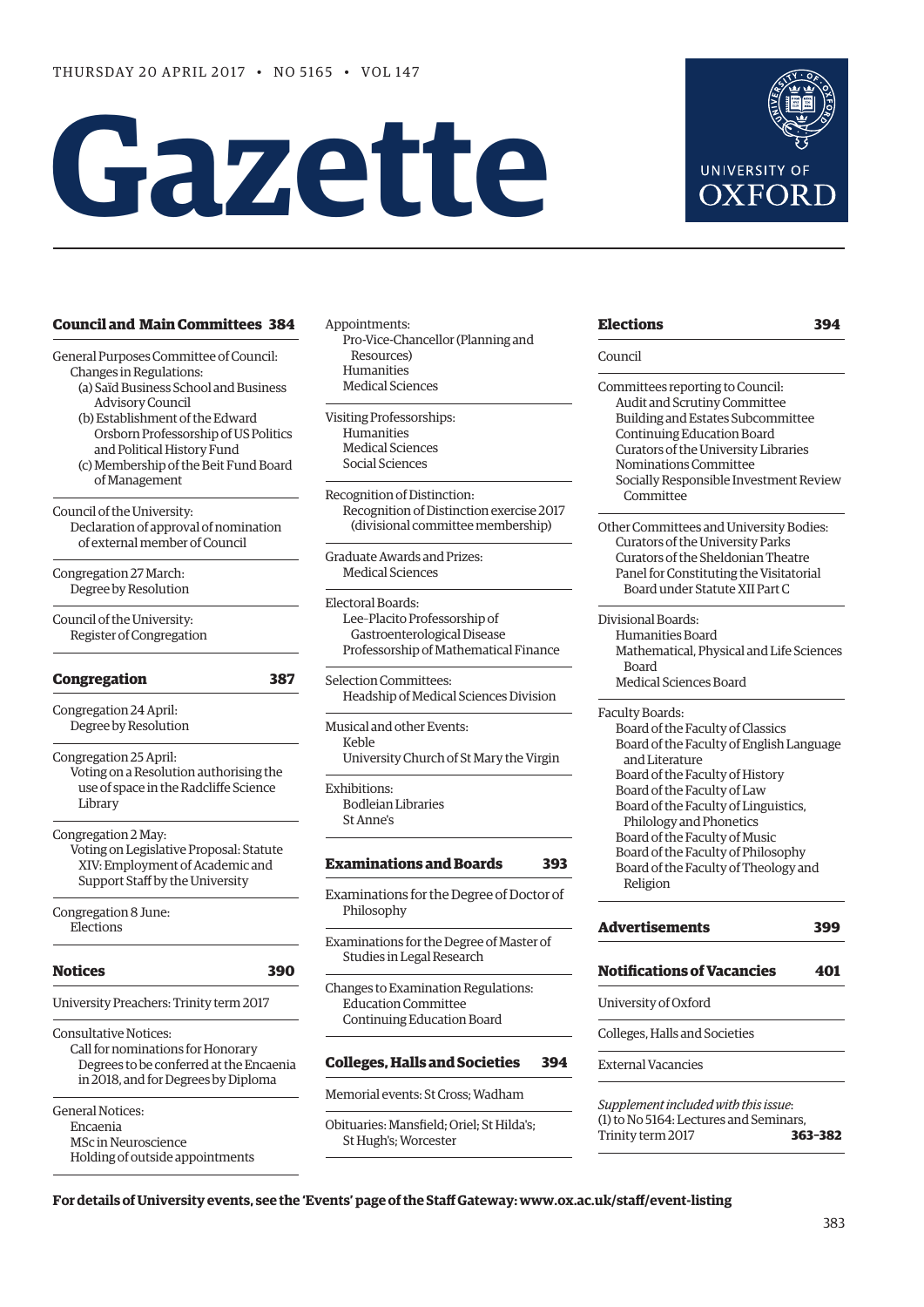## <span id="page-1-0"></span>Council and Main Committees

#### **General Purposes Committee of Council**

#### **Changes in Regulations**

The General Purposes Committee of Council has made the following changes to regulations, to come into effect on **5 May**.

#### **(a) Saïd Business School and Business Advisory Council**

#### *Explanatory Note*

The following changes rename the Business Advisory Council as the Saïd Business School Global Leadership Council.

#### *Text of Regulations*

In Council Regulations 25 of 2002, concerning trusts, amend §326 as follows (new text underlined, deleted text struck through):

#### '**§326.** *Saïd Business School and Business Advisory CouncilGlobal Leadership Council*

1. (1) In the light of the munificent benefaction of £20m by Mr Wafic Rida Saïd ("the Benefactor") for the University's School of Management Studies, the school shall be named the Saïd Business School.

(2) The school shall promote study and research within the field of Management Studies.

2. The academic direction and day-to-day management of the school shall be entirely and exclusively the responsibility of the University.

3. (1) The office of Dean of the School, who shall be called the Peter Moores Dean, shall be held for a period of five years, or such other period as Council may determine from time to time, and may be renewed for such periods thereafter.

(2) The appointment of the Dean shall be made by Council, on the recommendation of the Social Sciences Board, with the approval of the Saïd Business School Foundation, such approval not to be unreasonably withheld.

4. (1) There shall be a School Board consisting of:

(a) a representative of the University appointed by the Vice-Chancellor;

(b) a representative of the Social Sciences Division appointed by the Head of the Social Sciences Division;

(c) the Chair of the Business Advisory Council Saïd Business School Global Leadership Council;

(d) the Peter Moores Dean (or the Head of Department, where appointed in lieu of the Peter Moores Dean);

(e) the Associate Dean of Executive Education;

(f) the Faculty Dean;

(g) the Chief Operating Officer;

(h), (i) two members appointed by the Head of the Social Sciences Division, following consultation with the Chair of the Business Advisory Council Saïd Business School Global Leadership Council, as representatives of the business and SBS alumni communities;

(j) a person appointed by the Benefactor or his successor in title;

(k)–(m) three members elected by the Faculty Forum from among its members.

(2) The first chair shall be appointed for an initial period of two years from amongst the members of the board by the Head of the Social Sciences Division, upon the recommendation of the board following its inaugural meeting. Thereafter, the board shall elect its own chair for a period of three years. In no case shall the chair be the Peter Moores Dean.

(3) The period of office for appointed and elected members shall be three years. Appointed and elected members may be re-appointed or re-elected for one further term of office.

(4) The board may co-opt up to two additional members, on condition that the board shall always ensure by the use of its power of co-optation that the

overall range of activities and concerns is as fully represented within the total membership of the board as is reasonably practicable.

(5) The broad functions of the board shall be to oversee, manage and regulate the School and OSBS Limited's strategy, budgets and senior appointments, and make such recommendations to the University as appropriate.

(6) The board shall delegate the day-today running of the School to the Peter Moores Dean.

5. (1) There shall be a Business Advisory Council Saïd Business School Global Leadership Council consisting of:

(a) the Vice-Chancellor;

(b) a person appointed by the Benefactor or his successor in title;

(c) the Peter Moores Dean of the Saïd Business School;

(d) the Associate Dean of Executive Education;

(e) the Faculty Dean a senior member of the School's leadership;

(f) the Chief Operating Officer;

and not fewer than fifteen persons drawn from the international business community, appointed by the School Board, following a nominations process carried out by the Chair of the Business Advisory Council Saïd Business School Global Leadership Council and in consultation with the Dean.

(2) The Saïd Business School Global Leadership Business Advisory Council shall appoint a chair from among its members.

(3) The period of office for appointed members shall be three years. Appointed members may be re-appointed for one further term of office.

(4) The functions of the Business Advisory Council Saïd Business School Global Leadership Council shall be to advise the School Board on the needs of the business community in respect of business education, research, and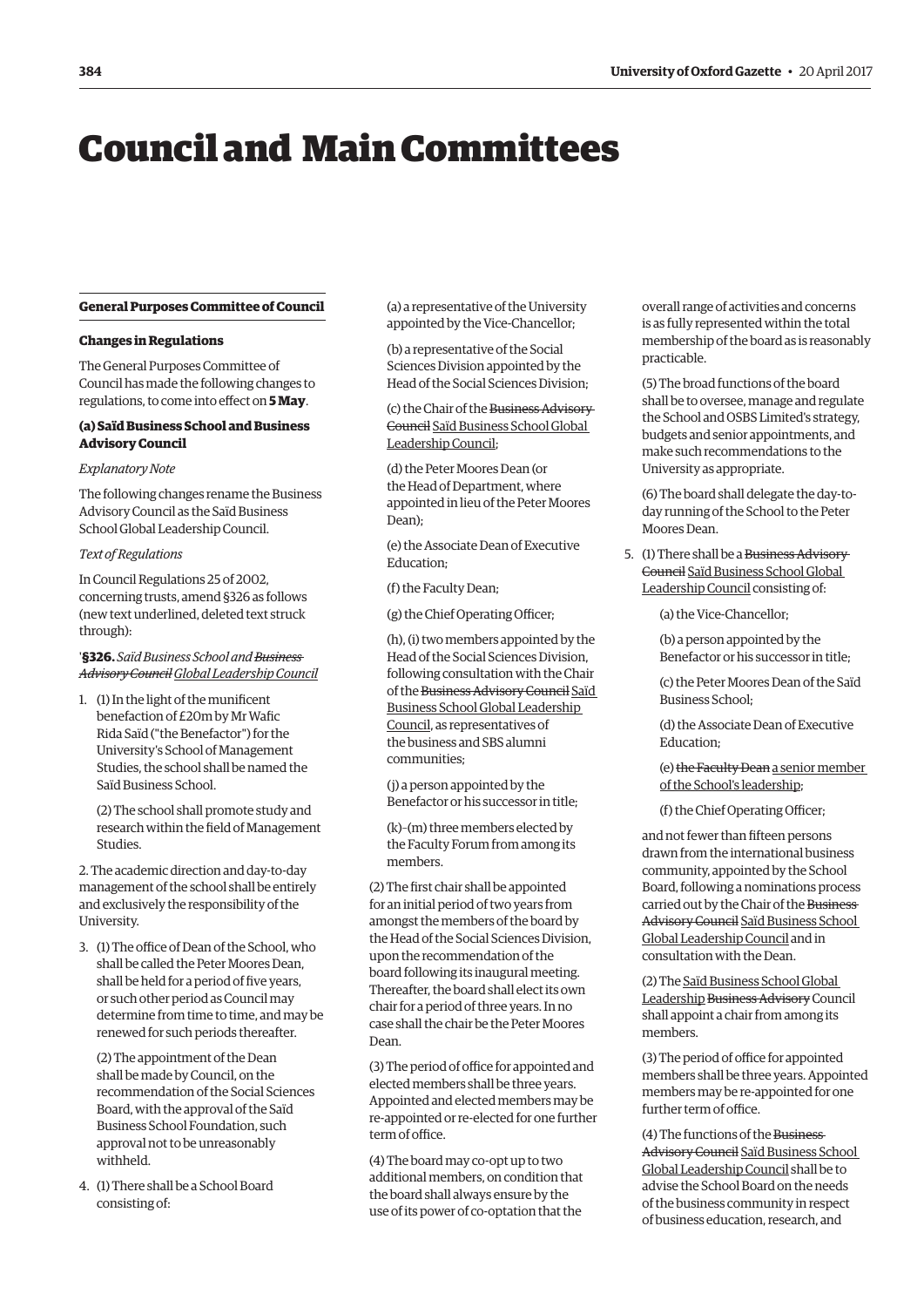training, corporate engagement and careers. The members of the Advisory Council Saïd Business School Global Leadership Council will individually and collectively leverage their own knowledge and expertise to inform, challenge and debate the School's strategy, as articulated by the School Board.

6. These regulations may be modified or replaced in whole or in part by further regulation or statutes, so long as such modification or replacement has first been approved by:

(1) in the case of regulations 1–3 and 5–6 by a four-fifths majority; and

(2) in the case of regulation 4 by a simple majority.

and in this regulation, "majority" means a majority of either:

(a) the Trustees of the Saïd Business School Foundation; or

(b) if there is a sole corporate trustee of the Saïd Business School Foundation, then the directors of that sole corporate trustee.'

#### **(b) Establishment of the Edward Orsborn Professorship of US Politics and Political History Fund**

#### *Explanatory Note*

These regulations establish the Edward Orsborn Professorship of US Politics and Political History Fund, to support a new statutory professorship which will also be associated with the directorship of the Rothermere American Institute.

#### *Text of Regulations*

**1** In Schedule A of Council Regulations 3 of 2004, concerning statutory professorships, after 'Nuffield Professor of Comparative Politics' insert:

'Edward Orsborn Professorship of US Politics and Political History'.

**2** In Part 2 of Council Regulations 25 of 2002, concerning trusts, insert new §271 as follows, and renumber existing §271 onwards by plus one:

#### '**§271**. *Edward Orsborn Professorship of US Politics and Political History Fund*

1. The University receives with gratitude the sum of £1,000,000 from the Rothermere Foundation and other significant sums from an anonymous donor to be held as expendable endowment on the trusts declared in this regulation. Further money or property may be paid or transferred

to the University as either expendable or permanent endowment to be held on the same trusts. The assets so held will be known as the Edward Orsborn Chair in US Politics and Political History Fund ("the Fund").

2. The University shall retain as permanent endowment those of the assets in the Fund (if any) which are contributed on the express understanding that they are to be treated as permanent endowment ("the Permanent Endowment").

3. The University shall (a) apply the income of the Permanent Endowment (if any); and (b) apply the income and, in its discretion, the capital of the remainder of the Fund, towards the salary and expenses of the Edward Orsborn Professor in US Politics and Political History ("the Professor") and associated overheads. The Professor shall undertake research, lecture and give instruction in US Politics and Political History. If the salary, expenses and overheads of the Professor are wholly or partly covered from other sources or there are further funds available, there shall be discretion to apply the income and/or capital of the Fund to support the Professor's research.

4. The Professor shall also act as Director of the Rothermere American Institute, and will be a Fellow of University College.

5. The administration of the Fund, and the application of its income, shall be the responsibility of the Executive Committee of the Rothermere American Institute.

6. The Professor shall be elected by an electoral board consisting of:

(1) the Vice-Chancellor, or their nominee;

(2) the Head of the Humanities Division, or their nominee;

(3) the Master of University College;

(4) a person appointed by the Governing Body of the College;

(5), (6) two persons appointed by Council;

(7) one person appointed by the Humanities Division, normally the Rhodes Professor of American History;

(8) one person appointed by the Social Sciences Division, normally the Andrew Mellon Professor of American Government;

(9), (10) two persons appointed by the Executive Committee of the Rothermere American Institute.

7. The Professor shall be subject to the General Provisions of the regulations concerning the duties of professors and to those Particular Provisions of the same regulations, which are applicable to the Chair.

8. The University may in its absolute discretion in the period ending 21 years from the date of this regulation, instead of applying the income of the Fund in any year, accumulate all or any part of such income by investing it, and holding it as part of the capital of the Fund. The University may apply the whole or any part of such accumulated income in any subsequent year as if it were income of the Fund arising in the then current year.

9. The University shall have power to pay out of the capital or the income of the Fund all costs of and incidental to the creation of the Fund, and the management and administration of the Fund and the Professorship.

10. The University may exercise any of its corporate powers in the management and administration of the Fund in so far as those powers are not inconsistent with these regulations.

11. Regulations 1–5 and 8–13 shall be deemed to be Trust Regulations under the provisions of Part D of Statute XVI.

12. Subject to regulation 13, Council may amend, repeal or add to these regulations in accordance with Part D of Statute XVI, but no amendment is valid if it would cause the Fund to:

(1) cease to be exclusively charitable according to the law of England and Wales; or

(2) be outside the objects of the University.

13. Any amendment to regulation 3 is an amendment to the main objects of the Fund for the purposes of Part D of Statute XVI and must be approved both by Congregation of the University and subsequently by Her Majesty in Council.'

#### **(c) Membership of the Beit Fund Board of Management**

#### *Explanatory Note*

The following change, made on the recommendation of the Beit Fund Board of Management, amends the membership of the board. The opportunity is also taken to amend the method of appointment of two members, to reflect current practice, and to amend outdated references to decrees where relevant.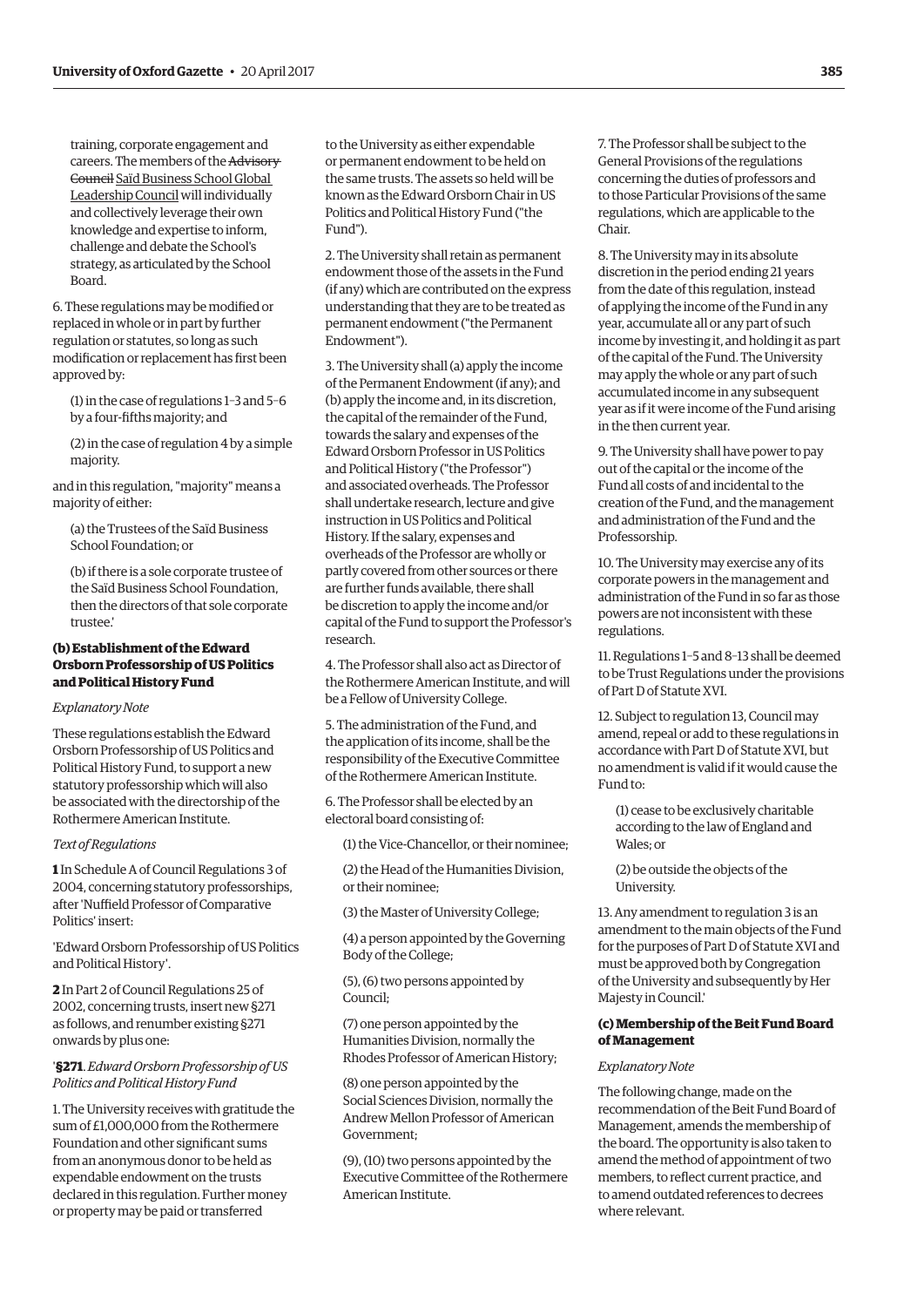#### *Text of Regulations*

In Council Regulations 25 of 2002, concerning trusts, delete existing §27 and substitute (new text underlined, deleted text struck through):

#### '**§27.** *Beit Fund*

1. The administration of the Beit Fund shall be entrusted to a board of management consisting of five persons, who shall be

(1) the Vice-Chancellor;

(2) the Beit Professor of the History of the British Commonwealth;

(3) one person elected appointed by the Board of the Faculty of History;

(4) one person elected appointed by the Board of the Faculty of Social Studies;

(5) one person appointed by the Humanities Divisional Board.

The elected members of the board of management shall hold office for three years and shall be re-eligible.

The board of management may co-opt up to two additional members, who may be internal or external, on condition that the board shall always ensure by the use of its power of co-optation that the overall range of activities and concerns of the Beit Fund is as fully represented within the total membership of the board as is reasonably practicable.

2. The first charges upon the Beit Fund shall be

(a) an annual contribution equal to twofifths of the total income of the fund from year to year towards the payment of the full stipend of the Beit Professor of the History of the British Commonwealth;

(b) the payment of the Beit Prize and of the Examiners for that prize;

(c) the payment of an annual contribution of £50 to the Bodleian Library for the purchase of such books and documents as in the opinion of the Curators of the Library are required in the study of the history of the British Dominions over the Seas, exclusive of India and its Dependencies.

3. Any balance of the income, so far as not required for the purposes aforesaid, may be applied to the following purposes:

(a) the establishment of Senior Research Scholarships in the History of the British Commonwealth on such terms as the board shall from time to time decide;

(b) the provision of a fund to enable the Beit Professor to travel, primarily but not exclusively within the Commonwealth, in order to pursue his or her research and to participate in the international practice of imperial or commonwealth history;

(c) grants made by the board of management for any purposes which in its opinion will promote the study of the History of the British Commonwealth in the University of Oxford.

Any balance of the income not so applied shall be carried forward for expenditure in subsequent years.

4. This decree regulation shall be subject to alteration from time to time by Council, provided that the main objects of the fund as set forth in the preamble to the decree superseded by this decree regulation<sup>1</sup> are always kept in view.

1 WHEREAS the late Mr Alfred Beit in 1905 offered to contribute the sum of £1,310 a year for seven years (1) for the maintenance of a resident Professor of Colonial History; (2) for Assistant Lecturers in that subject; (3) for an annual Prize of the value of £50 for an Essay on some subject connected with the advantages of 'Imperial Citizenship', or on some subject connected with Colonial History, and for the payment of Examiners; and (4) for the purchase of books on the subject of the Professorship to the amount of £50 a year:

And WHEREAS Mr Beit made this offer subject to the following conditions:

(1) That the Professor shall be resident and that accommodation shall be provided by the University for the lectures to be given by him.

(2) That in addition to his ordinary lectures he shall deliver annually at least one public lecture open to all members of the University.

(3) That the general subject of the Professorship shall be the History of British Dominions over the Seas, and that it shall be taken to include

(a) The history of Imperial Policy towards British possessions;

(b) The detailed history of the separate self-governing Colonies, including the American Colonies, before their separation from the mother country, but exclusive of India and its dependencies;

(c) The detailed history of all British possessions, past and present, other than India and its dependencies.

(4) That the list of special historical subjects suggested by the Board of the Faculty of Arts (Modern History) shall always include a portion of the History of the British Dominions over the Seas, or a special subject falling within that history.

#### **Council of the University**

#### **Declaration of approval of nomination of external member of Council**

No request for a ballot having been received, the proposal to appoint Dame Kate Barker as a member of Council is deemed to have been approved on 13 April 2017.

#### **Congregation** 27 March

#### **Degree by Resolution**

*This content has been removed as it contains personal information protected under the Data Protection Act.*

#### **Council of the University**

#### **Register of Congregation**

The Vice-Chancellor reports that the following names have been added to the Register of Congregation:

Aitken, E M, IT Services Clark, J K, Hertford Colling, R, Kellogg Head, P M, Wycliffe Hall Howard, P, Balliol Nag, S, Brasenose Namburete, A I L, St Hilda's Parkes, D W, Worcester Pellegrino, A, Department of Engineering Science Przybylski, A, Faculty of Psychological Studies Rhodes, J, St John's Whiteley, R, St Catherine's

#### **Divisional and Faculty Boards**

For changes in regulations for examinations see ['Examinations and Boards' b](#page-11-0)elow.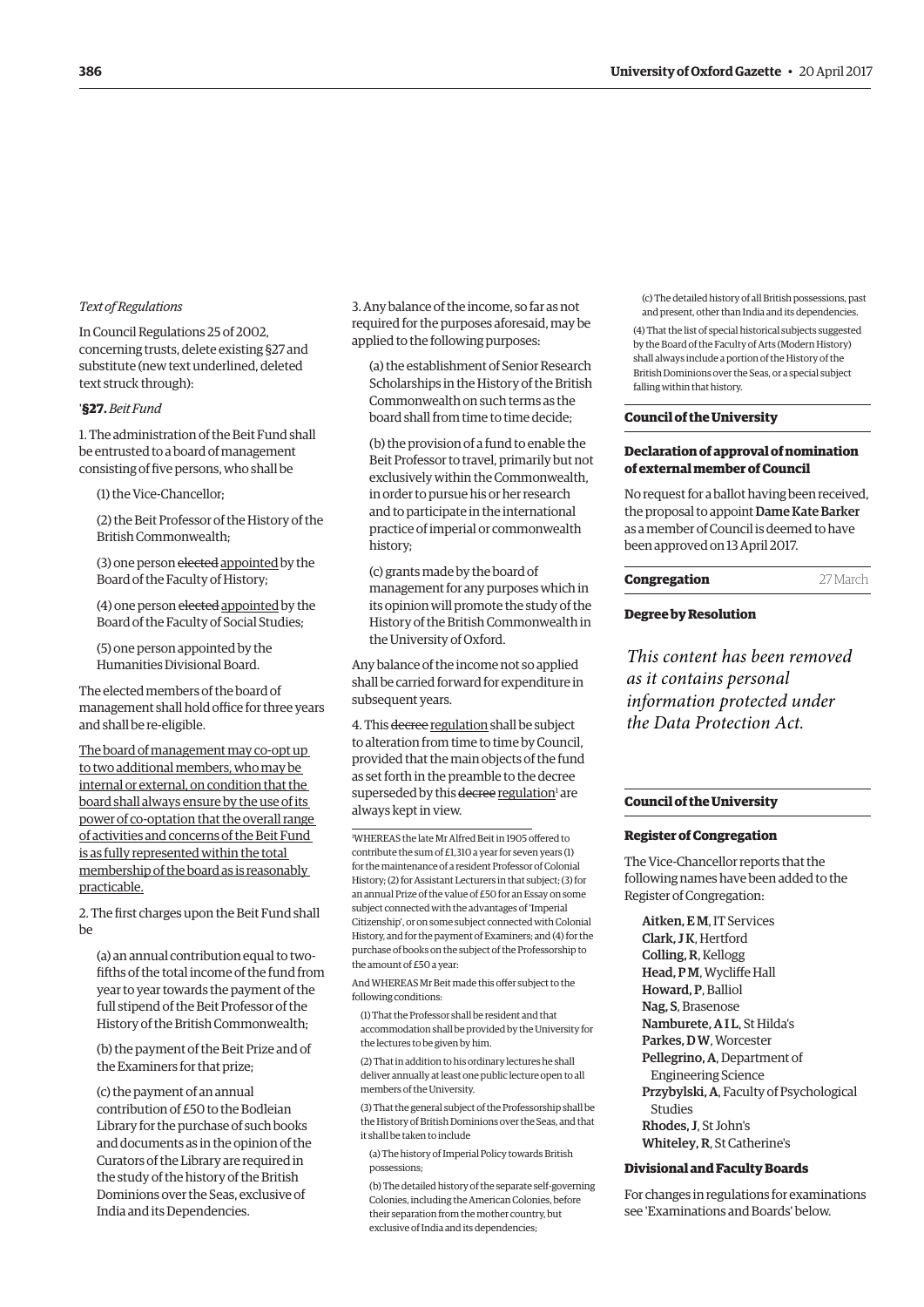## <span id="page-4-0"></span>Congregation

### **Congregation** 24 April

#### **Degree by Resolution**

*This content has been removed as it contains personal information protected under the Data Protection Act.*

| Congregation | 25 April |
|--------------|----------|
|              |          |

The meeting of Congregation is cancelled. The sole business comprises questions to which no opposition has been notified and in respect of which no request for adjournment has been received, and the Vice-Chancellor will accordingly declare the resolution carried without a meeting under the provisions of Sect 7 (1) of Statute IV.

#### **Voting on a Resolution authorising the use of space in the Radcliffe Science Library**

(For explanatory note and text of resolution see *Gazette* [No 5164, 23 March 2017, p352.](http://www.ox.ac.uk/gazette/2016-2017/23march2017-no5164/congregation/#250400))

| 2 May |
|-------|
|       |

¶ Members of Congregation are reminded that any two members may, not later than **noon on 24 April**, give notice in writing to the Registrar that they intend to oppose or amend the legislative proposal below (see the note on the conduct of business in Congregation below). If no such notice has been given, and unless Council has declared otherwise or the meeting has been adjourned, the legislative proposal shall be carried, and the meeting may be cancelled.

#### **Voting on Legislative Proposal: Statute XIV: Employment of Academic and Support Staff by the University**

#### *Explanatory Note*

#### INTRODUCTION

The Employer-Justified Retirement Age (EJRA) was introduced, following extensive

consultation, in 2011, after the abolition of the default retirement age. It requires all academic and academic-related staff to retire on 30 September preceding the 68th birthday, unless they have successfully made a case for extended employment.

The EJRA was introduced for a period of ten years, with the expectation that it would be reviewed in 2016 and 2021. The 2016 review has now been conducted by an independent Review Group ('the Group') comprising senior staff from each of the divisions and representatives from Congregation and the Conference of Colleges. The Group was asked to consider:

i. the extent to which the EJRA is meeting the *Aims* identified when the policy was established, and thus can be justified in law;

ii. whether the EJRA is appropriately set at the 30 September before an individual's 68th birthday; and

iii. whether the policy is applied to the right staff groups.

The Group's report, which makes 11 recommendations, is published online at: [www.ox.ac.uk/staff/consultations/ejra](http://www.ox.ac.uk/staff/consultations/ejrareview)review.

In summary, the Group recommends: that the EJRA be retained, with adjusted *Aims* and a reduced coverage; that the age for the EJRA be raised to 68 (with a recommendation that it is raised by a further year to 69 following the ten-year review in 2021, in line with anticipated increases in longevity of two years per decade); that the procedure be revised to better support all those involved; and that all these changes come into effect as soon as is practicable.

At its meeting on 6 February, Council received the Group's Report and agreed to publish it within the University and to consult on its recommendations. The consultation is published at [www.ox.ac.uk/](http://www.ox.ac.uk/EJRA) [EJRA](http://www.ox.ac.uk/EJRA). The Vice-Chancellor sent an email to staff launching the consultation on 10 February, and held her Question Time on 7 March on the subject of 'Retirement at Oxford and you'. There was an online consultation, to which 71 responses were received. These have been published

in full on the EJRA website save where respondents asked that their feedback be withheld from publication or that it be published anonymously. 135 staff attended the Vice-Chancellor's question and answer session, which was fully booked.

At its meeting on 13 March, Council considered the Report for a second time and the feedback from the consultation. Council is very grateful to the Group for its careful consideration of the issues, and to all those who contributed to the consultation, orally at the Question Time and online. The responses demonstrate the diverse range of views held on this in the University, and the strength of feeling this issue can generate. Council fully acknowledges that coming to a decision on the future of the EJRA is a difficult one for the University.

After giving careful consideration to the Report and to the feedback received, Council recommends the adoption of all the recommendations of the EJRA working group.

#### THE LEGISLATIVE PROPOSAL

The following legislative proposal is put forward by Council and seeks approval for amendments to the statutes and regulations which govern the coverage of the EJRA and the age at which it is set. If the legislative proposal is carried, the EJRA policy and exceptions procedure, related guidance and supporting documents will be reviewed and updated by Personnel Committee subject, in the case of the policy and procedures, to the approval of Council to give effect to the remainder of the Group's recommendations. In doing so, these bodies will in particular address recommendations 8–10 to improve the processes involved in the implementation of the EJRA for all concerned, particularly for potential applicants under the policy to work beyond the EJRA.

#### THE GROUP'S REPORT

The Group operated entirely independently and took a consultative and evidence-based approach. It ran three open meetings for staff, took feedback through a dedicated inbox and consulted the UCU, divisional boards, and other relevant staff groups,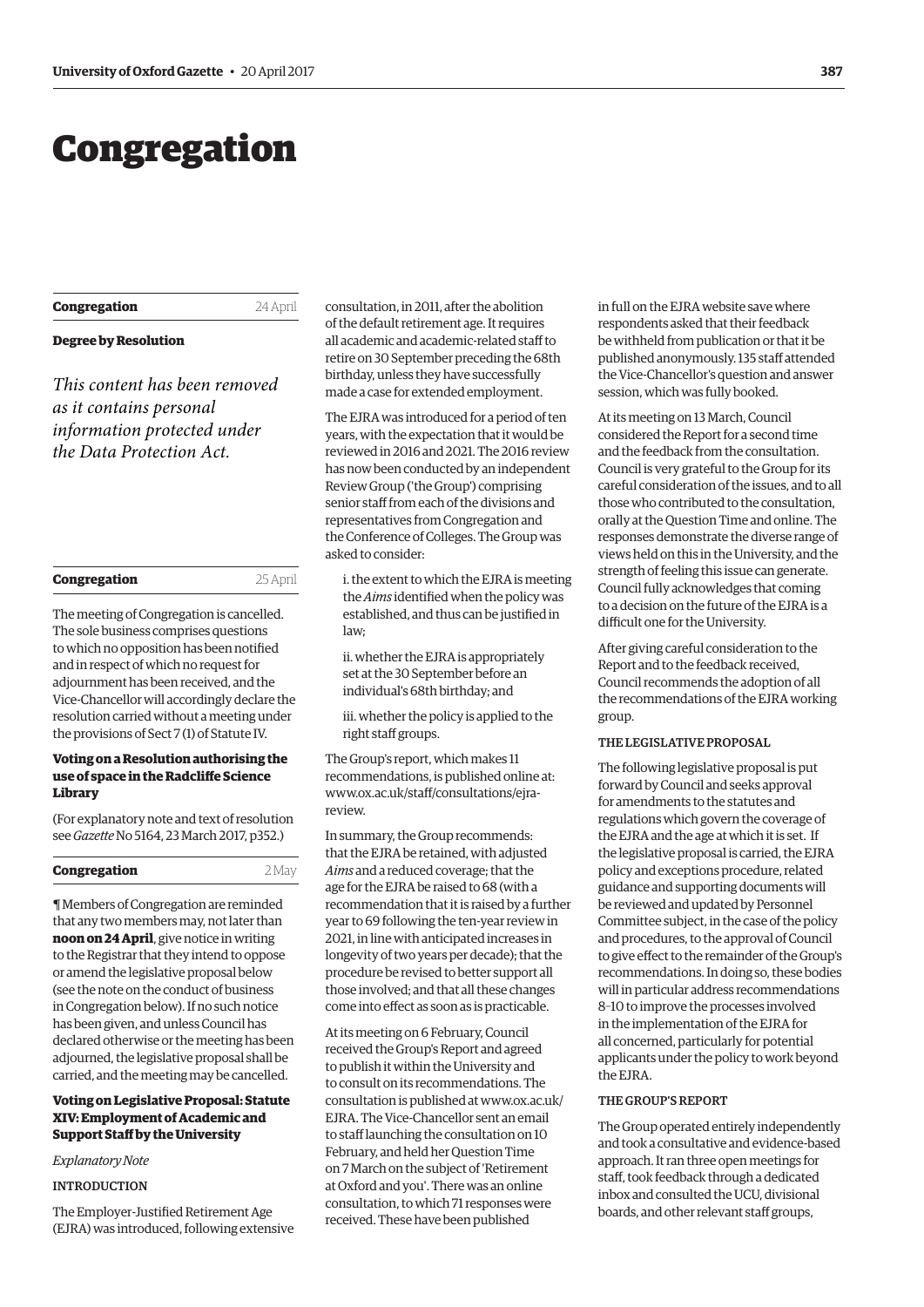including recently retired staff. It considered internal and external data and was briefed on pensions and legal matters.

The data on which the Group based its analysis, along with a description of the Group's reasoning, are contained within the Report and its annexes.

#### **CONCLUSIONS**

The Group considered each of the *Aims* in turn and decided that they remain important to the University's objective to sustain high standards in teaching, research and administration.

It assessed the evidence concerning the EJRA's contribution, in the first five years of its operation, to the achievement of the *Aims through the creation of vacancies*, and concluded that the evidence is showing, in the main, that the EJRA is contributing to: opportunities for career progression; refreshment; succession planning; the enhancement of diversity; and intergenerational fairness. They found that, although these objectives remain important, it cannot be shown that the EJRA is contributing substantially to the University's flexibility in the academicrelated workforce or ability to maintain morale in the face of financial constraints.

The Group considered the coverage of the EJRA and decided that it should be adjusted to better reflect the staff groups where the data shows that the EJRA will continue to have the most substantial impact in meeting the *Aims*. They saw it as an additional benefit that this would align closely with eligibility for membership of Congregation<sup>1</sup>, recognising the importance of consistency of treatment within that body.

In considering the age at which the EJRA should be set, the Group sought to balance the importance of sustaining progress against the *Aims* with their wish to take into account increased longevity, changes to pension provision, and proportionality, so as to ensure fairness to employees of all ages, including those beginning and those approaching the end of their careers.

The Group noted that there were a number of ways in which the process and supporting documentation for applying for extended employment beyond the EJRA could be improved, to better support individuals and their managers and to ensure that staff reaching the retirement age have clarity about their options, feel valued and have sufficient time to discuss their case. Better training for relevant line managers is required.

#### RECOMMENDATIONS

The Group's recommendations are as follows:

*(a) Recommendations concerning the EJRA policy*

Recommendation 1: The Group recommends that the *Aims* be recast in order to make clear that the first *Aim* is an overarching objective which relies on the achievement of the other *Aims*, and not a freestanding objective in itself.

#### *NB*: *The first Aim reads: Safeguarding the high standards of the University in teaching, research and professional services.*

Recommendation 2: The Group noted that they had not been able to draw conclusions about the impact of the EJRA on ethnicity and disability because the number of staff known to belong to these minority groups is smaller than the number for whom their status is unknown. It is recommended that steps be taken to address the high proportion of 'unknowns' if at all possible before the ten-year review of the EJRA in 2021, in order that a fuller analysis in relation to these minority groups can be undertaken.

Recommendation 3: The Group recommends that the sixth *Aim* be removed, on the basis that there is little evidence that the EJRA is contributing to it.

*NB*: *The sixth Aim reads: Facilitating flexibility through turnover in the academicrelated workforce, especially at a time of headcount restraint, to respond to the changing business needs of the University, whether in administration, IT, the libraries, or other professional areas.*

Recommendation 4: The Group recommends that the seventh *Aim* be removed, on the basis that there is no evidence that the EJRA is contributing substantially to it, and that the University is currently using other means to achieve it.

*NB*: *The seventh Aim reads: Minimising the impact on staff morale by using a predictable retirement date to manage any future financial cuts or constraints by retiring staff at the EJRA.*

Recommendation 5: The Group recommends that the EJRA be retained, with the purpose of safeguarding the high standards of the University in teaching, research and professional services, through its contribution to the achievement of the revised set of *Aims*.

Recommendation 6: The Group recommends that the coverage of the EJRA be aligned with the group of staff who are eligible for membership of Congregation ie to academic staff, research, and administrative and professional staff in grades 8 and above.

Recommendation 7: The Group recommends that (with due notice) the EJRA be moved by one year to 30 September before the 69th birthday (ie an EJRA of 68) for all staff that it covers. It further recommends that the age of the EJRA be raised by another year to 69 in 2022, to mirror changes in longevity, provided that the ten-year data confirms the trends observed in this interim review.

*(b) Recommendations concerning the exceptions process ('the procedure')*

Recommendation 8: The process, and particularly the paperwork supporting it, should be reviewed to ensure that it protects the dignity of applicants, is relevant to each staff group, and emphasises the value that the University places on those who have been in its employ.

Recommendation 9: Further support, perhaps in the form of training and guidance, should be given to heads of department to ensure that they can carry out their role in the process effectively and supportively. This should include further information on the alternatives to extended employment.

Recommendation 10: Thought should be given to whether further guidance is necessary in relation to the funding of extensions, to assist those for whom less grant funding is accessible to identify other legitimate funding sources in support of applications for extensions.

Recommendation 11: The deadline for applications for extended employment for all staff should be moved to two years prior to the EJRA date.

#### IMPLEMENTATION

It is proposed that the change in the coverage of the EJRA and the change in the retirement date from 30 September preceding the 68th birthday to 30 September preceding the 69th birthday will come into effect from 1 October 2017

<sup>1</sup> Eligibility for Congregation is slightly wider than those in grade 8 and above; it includes some faculty members, who are academic or research staff at lower grades. The intention, for the purposes of clarity and to focus the EJRA on the grades at which it is having the most impact, is to limit the coverage of the EJRA to those in grade 8 and above. Grade 8 and above includes academic, research and administrative and professional roles in grade 8 and above of the University payscale and those roles that are assessed as being equivalent.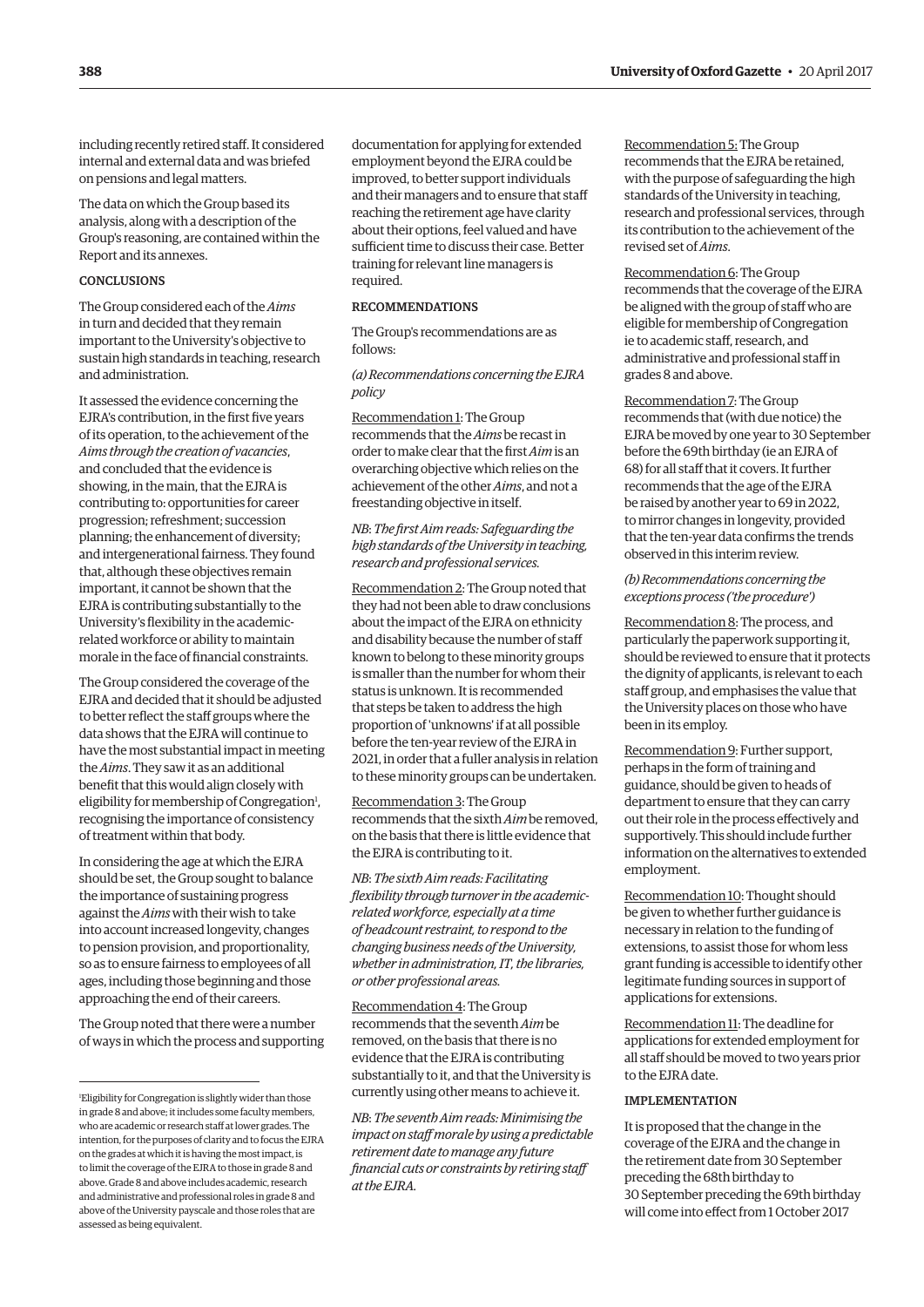ie those who are due to retire at age 67 on 30 September 2017 will do so. All other staff will have a retirement date of 30 September preceding the 69th birthday, unless they have successfully applied to the EJRA Committee (or, before 1 October 2015, to the EJRA Panel) for an extension to their employment.

The change in deadline for applications for extensions (from one year prior to the EJRA date to two years prior to the EJRA date) will also come into effect on 1 October 2017.

If any individual has an EJRA date later than 30 September preceding their 69th birthday and that date falls before 30 September 2019, such that it will not be possible for them to apply for any subsequent application two years in advance, an individual timetable will be set, with the agreement of the Chair of the EJRA Committee.

A table setting out how this will affect those who are nearing the EJRA is available online at www.ox.ac.uk/EJRA.

#### *WHEREAS it is expedient to amend Statute XIV concerning employment, THE UNIVERSITY ENACTS AS FOLLOWS.*

**1** In Statute XIV, concerning employment, amend section 15 as follows (new text underlined, deleted text struck through):

'15. (1) Every employee of the University who holds a post on, or assessed as equivalent to, grade 8 or above within section 3 (1) (*a*) or (*b*) of Statute XII, other than the holder of a professorship to which a canonry is annexed who is exempt from membership of the appropriate pension scheme referred to in section 12 of this statute, shall normally retire from employment not later than the 30th September immediately preceding his or her 69th birthday shall retire not later than the date applicable to that employee as laid down by Council by regulation.

(2) Council may make arrangements to provide for the continued employment of employees, for a limited period and in special circumstances, as described in the EJRA policies and procedures (as amended from time to time by Council on the recommendation of Personnel Committee).'

**2** This statute shall be effective from 1 October 2017.

*Changes in Regulations to be made by Council if the Statutes are approved*

**1** In Council Regulations 3 of 2004, concerning employment, amend regulation 7 as follows (deleted text struck through):

'7. (1) Every employee of the University specified in section 15 of Statute XIV shall normally retire from employment not later than the 30 September immediately preceding his or her 68th birthday.

(2) Any person may elect to retire to pension at, or at any time after, the minimum pension age stipulated in the rules of the pension scheme to which he or she belongs, as may be amended from time to time. Retirement benefits payable will be in accordance with the rules of the pension scheme.

(3) Council may make arrangements to provide for the continued employment in special cases of a person who wishes to remain in the employment of the University and whose services for the University it desires to retain.'

**2** In Council Regulations 21 of 2002, concerning University officers, amend regulation 4 as follows (new text underlined, deleted text struck through):

'4. The Vice-Chancellor is subject to the provisions concerning retirement age as set out in the Regulations for the Employment of University Staff section 15 of Statute XIV.

**3** These regulations shall be effective from 1 October 2017.

#### **Congregation** 8 June

#### **Elections**

COUNCIL

#### COMMITTEES REPORTING TO COUNCIL

Audit and Scrutiny Committee Buildings and Estates Subcommittee Continuing Education Board Curators of the University Libraries Nominations Committee Socially Responsible Investment Review Committee

#### OTHER COMMITTEES AND UNIVERSITY BODIES

Curators of the University Parks Curators of the Sheldonian Theatre Panel for Constituting the Visitatorial Board under Statute XII Part C

#### DIVISIONAL BOARDS

Humanities Board Mathematical, Physical and Life Sciences Board Medical Sciences Board

#### FACULTY BOARDS

Board of the Faculty of Classics Board of the Faculty of English Language and Literature Board of the Faculty of History Board of the Faculty of Law Board of the Faculty of Linguistics, Philology and Phonetics Board of the Faculty of Music Board of the Faculty of Philosophy Board of the Faculty of Theology and Religion

Details are in '[Elections' s](#page-11-0)ection below.

#### **Note on procedures in Congregation**

¶ Business in Congregation is conducted in accordance with Congregation Regulations 2 of 2002 (www.admin.ox.ac.uk/statutes/ regulations/529-122.shtml). A printout of these regulations, or of any statute or other regulations, is available from the Council Secretariat on request. A member of Congregation seeking advice on questions relating to its procedures, other than elections, should contact Mrs F Burchett at the University Offices, Wellington Square (telephone: (2)80199; email: [felicity.](mailto:felicity.burchett@admin.ox.ac.uk) [burchett@admin.ox.ac.uk](mailto:felicity.burchett@admin.ox.ac.uk)); questions relating to elections should be directed to the Elections Officer, Ms S L S Mulvihill (telephone: (2)80463; email: [elections.](mailto:elections.office@admin.ox.ac.uk) [office@admin.ox.ac.uk\)](mailto:elections.office@admin.ox.ac.uk).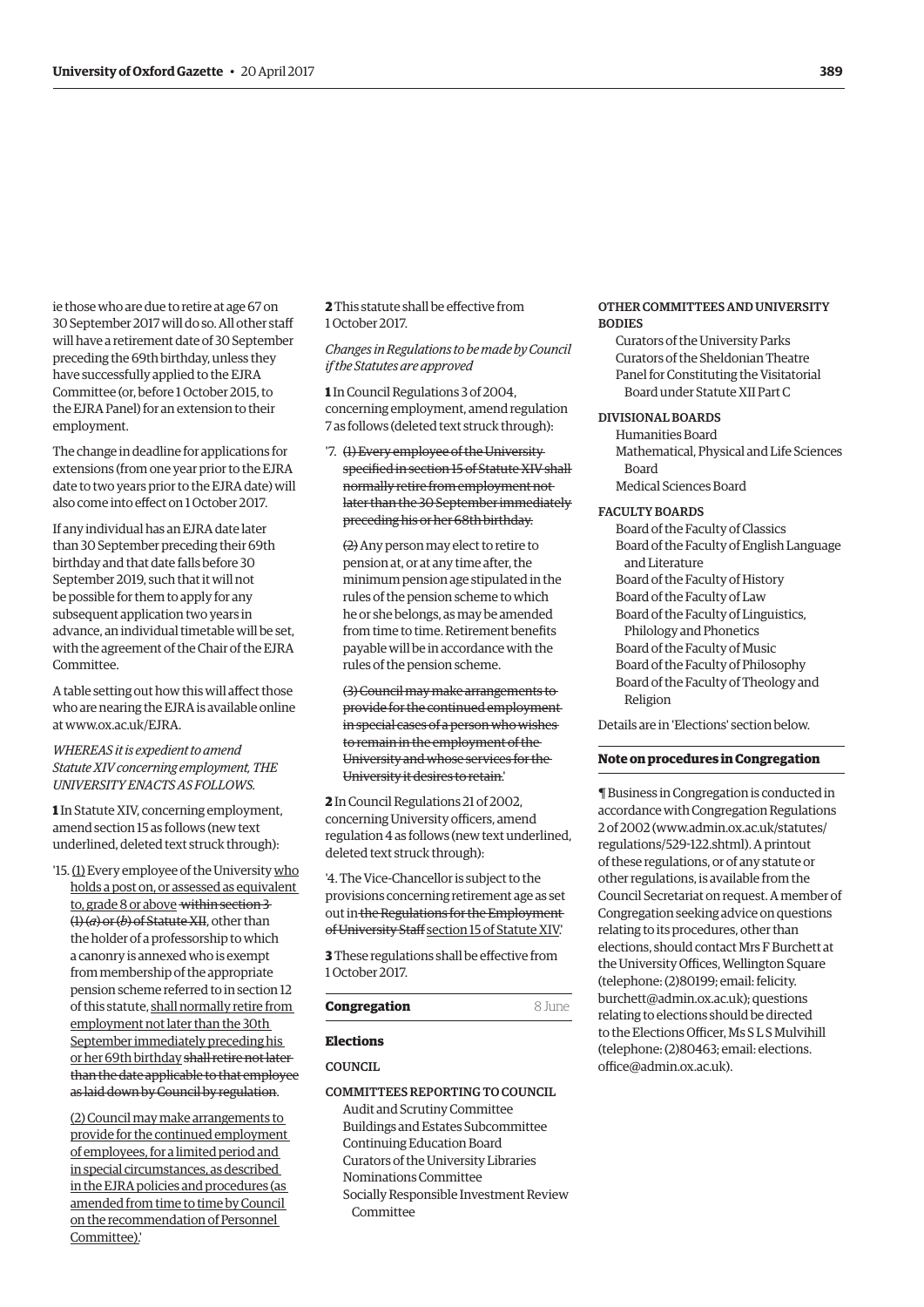## <span id="page-7-0"></span>Notices

#### **University Preachers**

#### **Trinity term 2017**

Thursday, 20 April, 8am: *Holy Communion (Latin)*, *St Mary's*

Sunday, 23 April, 11am: The Very Revd Dr John Hall, Dean of Westminster. *St Mark's Day Sermon, Magdalen*

Sunday, 7 May, 10.30am: The Revd Dr Jane Leach, Principal, Wesley House, Cambridge. *University Sermon, St Mary's*

Sunday, 21 May, 10.30am: Father Richard Ounsworth, OP. *University Sermon, St Mary's*

\*Sunday, 4 June, 10am: The Very Revd Professor Iain Torrance, Dean, Chapel Royal in Scotland; Dean, Order of the Thistle; and Pro-Chancellor, University of Aberdeen. *University Sermon (Whit Sunday), the Cathedral*

\*Sunday, 11 June, 6.15pm: The Revd Lucy Winkett, Rector, St James's Church, Piccadilly. *University Sermon (Trinity Sunday), Queen's*

Sunday, 18 June, 10am: The Revd Canon Dr Emma Percy. *St John Baptist's Day Sermon, Magdalen*

\* On this day Doctors will wear their robes

#### **Consultative Notices**

#### **Call for nominations for Honorary Degrees to be conferred at the Encaenia in 2018, and for Degrees by Diploma**

Honorary degrees are conferred annually at Encaenia. Degrees by diploma are conferred on heads of state and royalty. Members of Congregation are encouraged to nominate individuals on whom such degrees might be conferred.

The deadline for nominations to be considered for Encaenia 2018 is **5 May 2017**.

The Honorary Degrees Committee is charged with considering nominations received, consulting Council and making recommendations to Congregation. It will consider new nominations alongside nominations received in the last three years. When considering possible honorands, the committee will focus on individuals in the following categories:

**1** those of high academic distinction in the fields of research and scholarship of specific interest to the University of Oxford

**2** those distinguished in the visual, literary, musical and performing arts

**3** those distinguished in business and industry

**4** those who have played a distinguished role in public life, for example in contributing to progress and change in society

**5** those who have made a significant contribution to the activities of the University of Oxford – such individuals would normally also fall into one of the categories above.

Within the categories above the committee will aim to produce a balanced list, which takes account of the global dimension that characterises this University's activities.

It has adopted a target that half of the final list of names proposed to Congregation for the conferment of honorary degrees will be women and/or minorities. Members of Congregation are therefore encouraged to nominate individuals of conspicuous distinction with particular reference to diversity.

Honorary degrees will not be conferred on anyone who holds, or who has retired from, a resident teaching, research or administrative post within the University or in any college or other society, except in exceptional circumstances such as distinguished service outside the terms of his or her paid service. In these circumstances, a proposal for an honorary MA may be put forward.

Nominations for honorary degrees at the Encaenia in 2018 and for degrees by diploma should be submitted on the approved application form. Further information and copies of the form are available at [www1.](https://www1.admin.ox.ac.uk/councilsec/governance/committees/hondegs) [admin.ox.ac.uk/councilsec/governance/](https://www1.admin.ox.ac.uk/councilsec/governance/committees/hondegs) [committees/hondegs](https://www1.admin.ox.ac.uk/councilsec/governance/committees/hondegs) (single sign-on required), or from the Secretary to the Honorary Degrees Committee [\(ellen.](mailto:ellen.hudspith@admin.ox.ac.uk) [hudspith@admin.ox.ac.uk](mailto:ellen.hudspith@admin.ox.ac.uk), (2)80092). The completed form should be returned to the Secretary by email by **5 May 2017**, under 'Strictly Confidential' cover.

While informal soundings within the University will often be desirable, every effort should be made to ensure that publicity is not at any stage given to any specific proposal for the conferral of an

honorary degree. All nominations will be considered in strict confidence by the committee. The committee will report to Council in September and October and a list of honorands will be put to Congregation in Hilary term 2018.

The names of people on whom degrees by diploma and honorary degrees have recently been conferred are published in the *University Calendar* and on the aforementioned website.

The honorands at Encaenia 2017 will be:

Bryan A Stevenson Shirley Williams, Baroness Williams of Crosby Professor Robert Darnton Frank Gehry Professor Eugene Braunwald Professor Joan Argetsinger Steitz Professor Judith Weir

#### **General Notices**

#### **Encaenia**

#### TICKET REGISTRATION FOR ENCAENIA 2017

Ticket registration for Encaenia, taking place this year on Wednesday, 21 June, at the Sheldonian Theatre, will open online on **26 April**. Interested guests are encouraged to visit www.ox.ac.uk/encaenia for information on eligibility, registration process, dress codes, event timings and answers to frequently asked questions.

#### LORD CREWE'S BENEFACTION

Heads of House, University Officers (as given in Statute IX), holders of the Oxford degrees of Doctor of Divinity, Civil Law, Medicine, Letters, Science and Music, and the honorands are invited to partake of Lord Crewe's Benefaction to the University on the morning of the ceremony and then to walk in procession to the Sheldonian Theatre. Holders of the Oxford Higher Degrees (described above) who wish to participate are invited to contact the Events Office at encaenia@admin.ox.ac.uk or on 01865 280524 for more information. All other guests will be contacted directly by the Events Office.

#### **MSc in Neuroscience**

#### TRINITY TERM 2017

Essay topics must be approved by the appropriate module organiser before the deadlines given below:

#### *Approval deadlines*

• Module A3 – Neuroscience and Clinical Mental Health: 17 June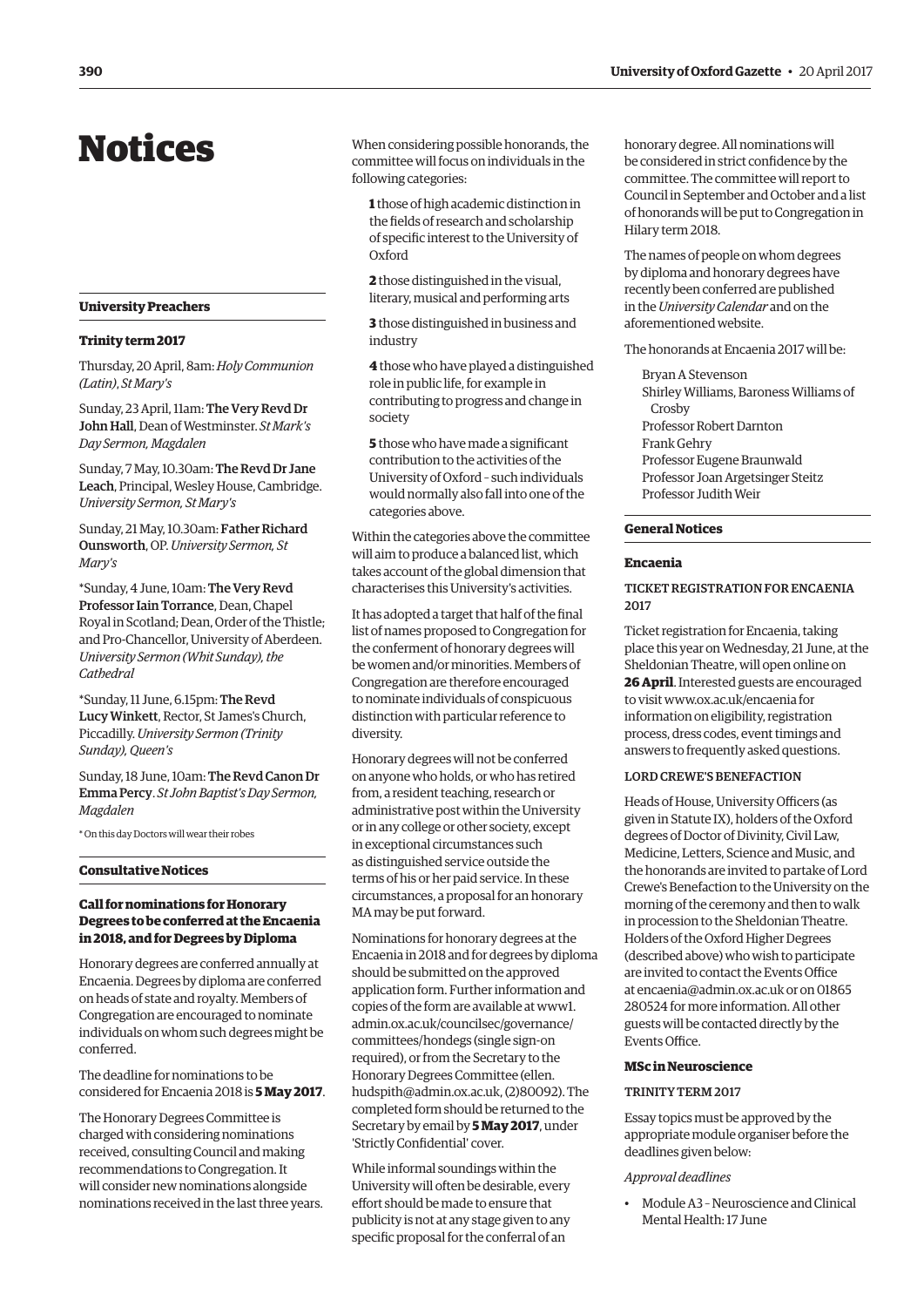- Module A4 Developmental Cognitive Neuroscience: 31 May
- Module B3 Sensory Systems: 20 June
- Module C2 Molecular Neuroscience: 22 June
- Module C3 Genes, Circuits and Behaviour: 4 June

#### *Submission deadlines*

Essays must be submitted online via WebLearn by noon (UK time) on the deadlines given below:

- Module A3 Neuroscience and Clinical Mental Health: 11 July
- Module A4 Developmental Cognitive Neuroscience: 15 June
- Module B3 Sensory Systems: 8 July
- Module C2 Molecular Neuroscience: 15 July
- Module C3 Genes, Circuits and Behaviour: 20 June

#### **Holding of outside appointments**

All staff are reminded of the guidelines for holding outside appointments and the conduct of outside work, which are published on the Personnel Services website [at www.admin.ox.ac.uk/personnel/staffinfo/](http://www.admin.ox.ac.uk/personnel/staffinfo/handbook_acrel/codes/out_appoint) handbook\_acrel/codes/out\_appoint.

#### **Appointments**

#### **Pro-Vice-Chancellor (Planning and Resources)**

David Prout, MA Oxf, PhD Courtauld, Director General, High Speed 2 Group, Department of Transport, has been appointed to the post of Pro-Vice-Chancellor (Planning and Resources) within the Vice-Chancellor's office. Dr Prout will take up the post with effect from 15 September 2017.

#### **Humanities**

#### PROFESSORSHIP OF ECONOMIC AND SOCIAL HISTORY

Catherine R Schenk, BA MA Toronto, PhD LSE, Professor of International Economic History, University of Glasgow, has been appointed to the Professorship of Economic and Social History in the Faculty of History with effect from 1 September 2017. Professor Schenk will be a fellow of St Hilda's.

#### IEOH MING PEI PROFESSORSHIP OF ISLAMIC ART AND ARCHITECTURE

Alain George, BSc LSE, MSt DPhil Oxf, Senior Lecturer in Islamic Art, University of Edinburgh, has been appointed to the Ieoh Ming Pei Professorship of Islamic Art and Architecture in the Faculty of Oriental Studies with effect from 1 August 2017. Professor George will be a fellow of Wolfson.

#### **Medical Sciences**

#### PROFESSORSHIP OF GENETICS

Robert John Klose, BSc Waterloo, PhD Edin, Professor of Cell and Molecular Biology and Wellcome Trust Senior Research Fellow, and Monsanto Senior Research Fellow, Exeter, has been appointed to the Professorship of Genetics in the Department of Biochemistry with effect from 1 April 2017. Professor Klose will be a fellow of Keble.

#### **Visiting Professorships**

#### **Humanities**

#### HAROLD VYVYAN HARMSWORTH PROFESSORSHIP OF AMERICAN HISTORY

Barbara D Savage, PhD Yale, Geraldine R Segal Professor of American Social Thought, University of Pennsylvania, has been appointed to the visiting professorship for the academic year 2018–19. Professor Savage will be a fellow of Queen's.

#### **Medical Sciences**

The Medical Sciences Board has conferred the title of Visiting Professor of Infectious Diseases on R van Crevel, PhD RUMC, for a period of 3 years from 22 March 2017.

The Medical Sciences Board has reconferred the title of Visiting Professor of Stone Disease on W Robertson, BSc, PhD, DSc, for a further period of 3 years from 19 March 2017.

#### **Social Sciences**

The Social Sciences Division has, on the recommendation of the Faculty of Law, reconferred the title of Visiting Professor on Professor Jeffrey N Gordon for 3 years from 1 May 2017.

The Social Sciences Division has, on the recommendation of the School of Geography and the Environment, conferred the title of Visiting Professor on Sir Nigel Thrift for 3 years from 1 April 2017.

The Social Sciences Division has, on the recommendation of the School of Geography and the Environment, conferred the title of Visiting Professor on Professor Paul Whitehead for 3 years from 1 April 2017.

#### **Recognition of Distinction**

#### **Recognition of Distinction exercise 2017**

#### DIVISIONAL COMMITTEE MEMBERSHIP

#### *Humanities*

Professor K O'Brien, in the chair Professor N Biggar Professor M Collier Professor C Davies Professor D Grimley Professor E Herzig Professor J Hoppit Professor M McLaughlin Professor O Magidor Professor L Pratt Professor P Probert Professor C Wickham

#### *Medical Sciences*

Professor C Kennard, in the chair Professor J Armitage Professor C Butler Professor K Channon Professor M Costa Professor H Johansen-Berg Professor S Lea Professor H McShane Professor A Markham Professor J Mellor Professor R Plummer Professor E Robertson Professor A Sharrocks Professor S Sheppard Professor A Stein

#### *Mathematical, Physical and Life Sciences*

Professor D Bradley, in the chair Professor C Ballentine Professor P Grant Professor L Gray Professor C Hunter Professor A Jaffe Professor Dame Frances Kirwan Professor M Kwiatkowska Professor S Mackenzie Professor A Osbourn Professor P Radaelli Professor J Rousseau Professor B Sheldon Professor L Tarassenko Professor S Waters Professor J Wheater Professor C Williams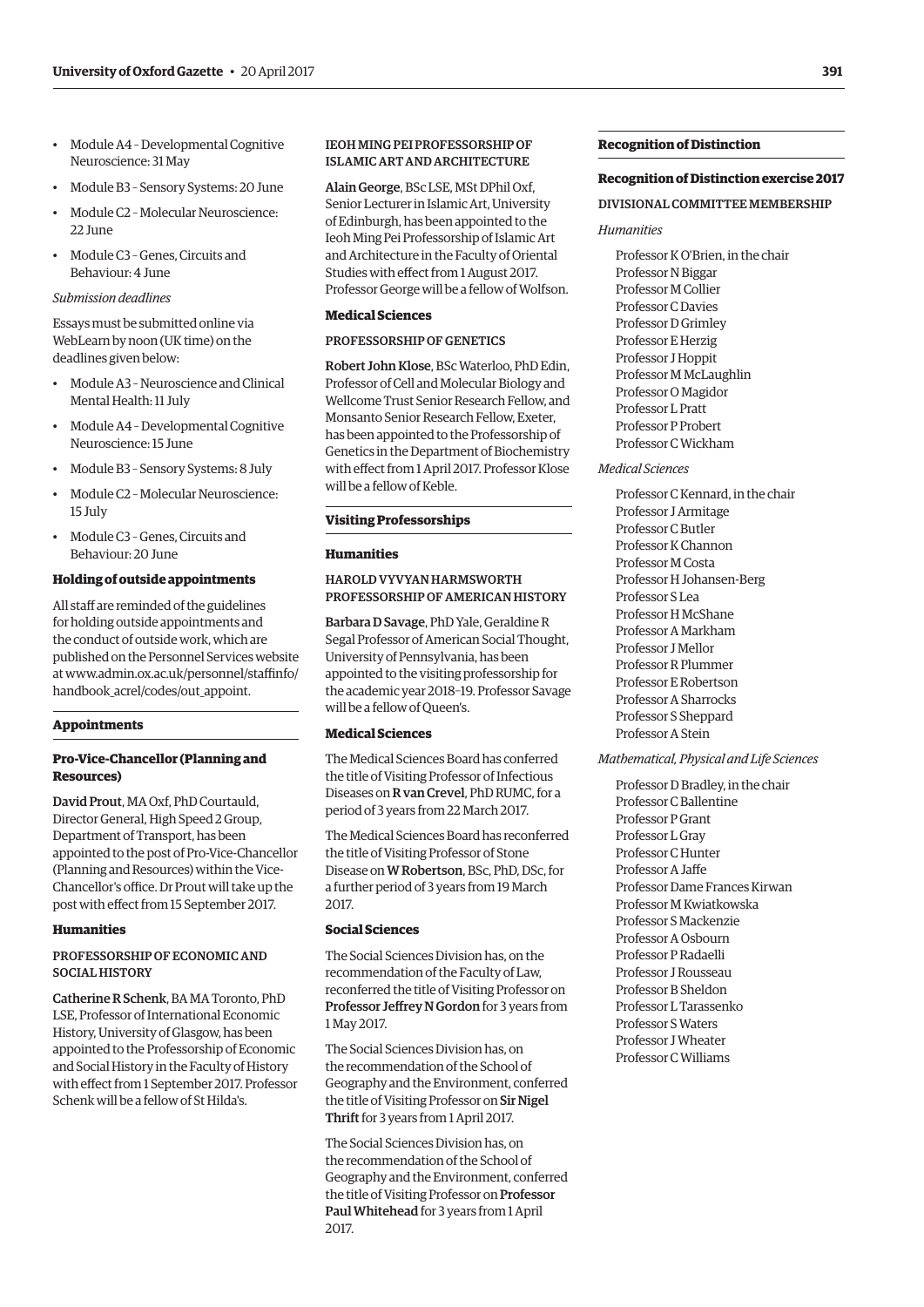#### *Social Sciences*

Professor R Goodman, in the chair Professor C Adam Professor A Amin Professor J-A Baird Professor W Carlin Professor A Davies Professor Sir Ian Diamond Professor L Fawcett Professor D Gellner Professor Dame Hazel Genn Professor P Kemp Professor J Lee-Thorp Professor H Margetts Professor M Mills Professor R Murphy Professor M Stevens Dr R Surender Professor P Tufano Professor H Viles

#### **Graduate Awards and Prizes**

*This content has been removed as it contains personal information protected under the Data Protection Act.*

#### **Electoral Boards**

#### **Composition of Electoral Boards**

The composition of the electoral boards to the posts below, proceedings to fill which are currently in progress, is as follows:

*Appointed by*

#### LEE–PLACITO PROFESSORSHIP OF GASTROENTEROLOGICAL DISEASE

| Professor W James, PVC, Vice-Chancellor <sup>1</sup><br>in the chair |                         |
|----------------------------------------------------------------------|-------------------------|
| Principal of Green<br>Templeton                                      | ex officio              |
| <b>Professor N Mortense</b>                                          | Green                   |
| Professor A Carr                                                     | Templeton<br>Council    |
| Professor A O Garra                                                  | Council                 |
| Dr C Edwards                                                         |                         |
|                                                                      | Royal College           |
| Professor C Kennard                                                  | <b>Medical Sciences</b> |
|                                                                      | Division                |
| Professor C Conlon                                                   | Medical Sciences        |
|                                                                      | Division                |
| Professor P Klenerman                                                | Medical Sciences        |
|                                                                      | Division                |
| Professor S Travis                                                   | Medical Sciences        |
|                                                                      | Division                |
| Dr C Dollery                                                         | NHS Trust               |
|                                                                      |                         |

#### PROFESSORSHIP OF MATHEMATICAL FINANCE

|                                                                          | Appointed by      |
|--------------------------------------------------------------------------|-------------------|
| Professor A Trefethen The Vice-Chancellor <sup>1</sup><br>(in the chair) |                   |
| Principal of St Hugh's                                                   | ex officio        |
| Professor D Bradley                                                      | Mathematical.     |
|                                                                          | Physical and Life |
|                                                                          | Sciences Division |
| Professor R Carmona                                                      | Mathematical      |
|                                                                          | Institute         |
| Professor B Hambly                                                       | Mathematical      |
|                                                                          | Institute         |
| Professor T Lyons                                                        | Mathematical      |
|                                                                          | Institute         |
| Professor S Howison                                                      | Council           |
| Professor T                                                              | Council           |
| Zariphopoulou                                                            |                   |
| Professor M Giles                                                        | St Hugh's         |
|                                                                          |                   |

1 Appointed by the Vice-Chancellor under the provisions of Statute IX, Sect 10 and 11.

#### **Selection Committees**

#### **Composition of a Selection Committee**

The composition of the selection committee to the post below, proceedings to fill which are currently in progress, is as follows:

#### HEADSHIP OF MEDICAL SCIENCES DIVISION

| Vice-Chancellor                          | ex officio              |
|------------------------------------------|-------------------------|
| Professor Sir John Tooke                 | Council                 |
| Professor Helen McShane - Council        |                         |
| Principal of St Hilda's                  | Council                 |
| Professor Andrew Carr                    | Council                 |
| Professor Karen Vousden Medical Sciences |                         |
|                                          | Division                |
| Professor Sir John Bell                  | <b>Medical Sciences</b> |
|                                          | Division                |
| Professor Kia Nobre                      | <b>Medical Sciences</b> |
|                                          | Division                |
|                                          |                         |

#### **Musical and other Events**

#### **Keble**

*26–29 Apr, O'Reilly Theatre*: JM Barrie's *Dear Brutus*. More information and tickets: www.dearbrutusoxford.co.uk

#### **University Church of St Mary the Virgin**

*7.30pm, 2 May*: Installation of new vicar, The Revd Dr William Lamb

#### **Exhibitions**

#### **Bodleian Libraries**

The following exhibitions will be held in the Weston Library, unless otherwise noted. Admission free. More information: www. bodleian.ox.ac.uk/whatson.

*until 23 Apr, Blackwell Hall*: Percy Manning: the man who collected Oxfordshire. A display illustrating the extraordinary breadth of antiquary and folklorist Percy Manning's collections of material relating to Oxfordshire, from archaeology and buildings history to cricket and morris dancing

*until 14 May, Proscholium, Bodleian Library*: Writing the history of the Raj. An exploration of the story behind and reaction to James Mill's *History of British India* on its 200th anniversary

*until 21 May, ST Lee Gallery*: Volcanoes. A spectacular selection of eyewitness accounts, scientific observations and artwork charting how our understanding of volcanoes has evolved over the past two millennia. Admission free.

*29 Apr–9 Jul, Blackwell Hall*: Painting by numbers. Modern scientific analyses reveal the techniques Ferdinand Bauer used to transform his sketches into more than 1,200 natural history illustrations for the *Flora Graeca* (1806–40)

#### **St Anne's**

*until 10 May*: a selection of themed paintings by North Yorkshire artist Richard Pottas will be on display at the Mary Ogilvie Art Gallery. Open daily 10am–6pm subject to college commitments; visitors are advised to enquire in advance: 01865 274800. [More information: www.st-annes.ox.ac.](http://www.st-annes.ox.ac.uk/about/events/event/2017/04/20//tx_cal_phpicalendar/art-exhibition-richard-pottas) uk/about/events/event/2017/04/20// tx\_cal\_phpicalendar/art-exhibitionrichard-pottas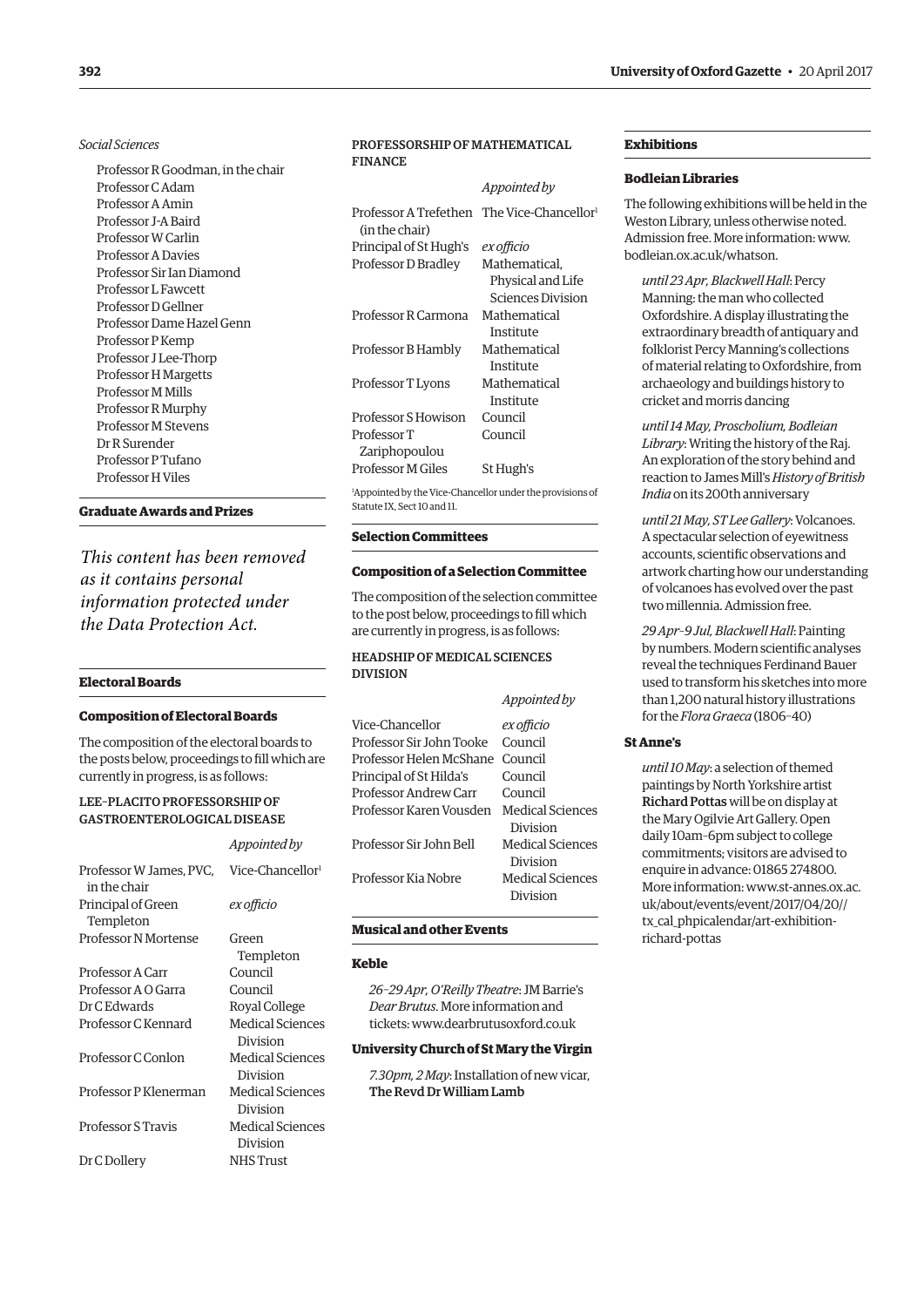## <span id="page-10-0"></span>Examinations and Boards

**Examinations for the Degree of Doctor of Philosophy**

> *This content has been removed as it contains personal information protected under the Data Protection Act.*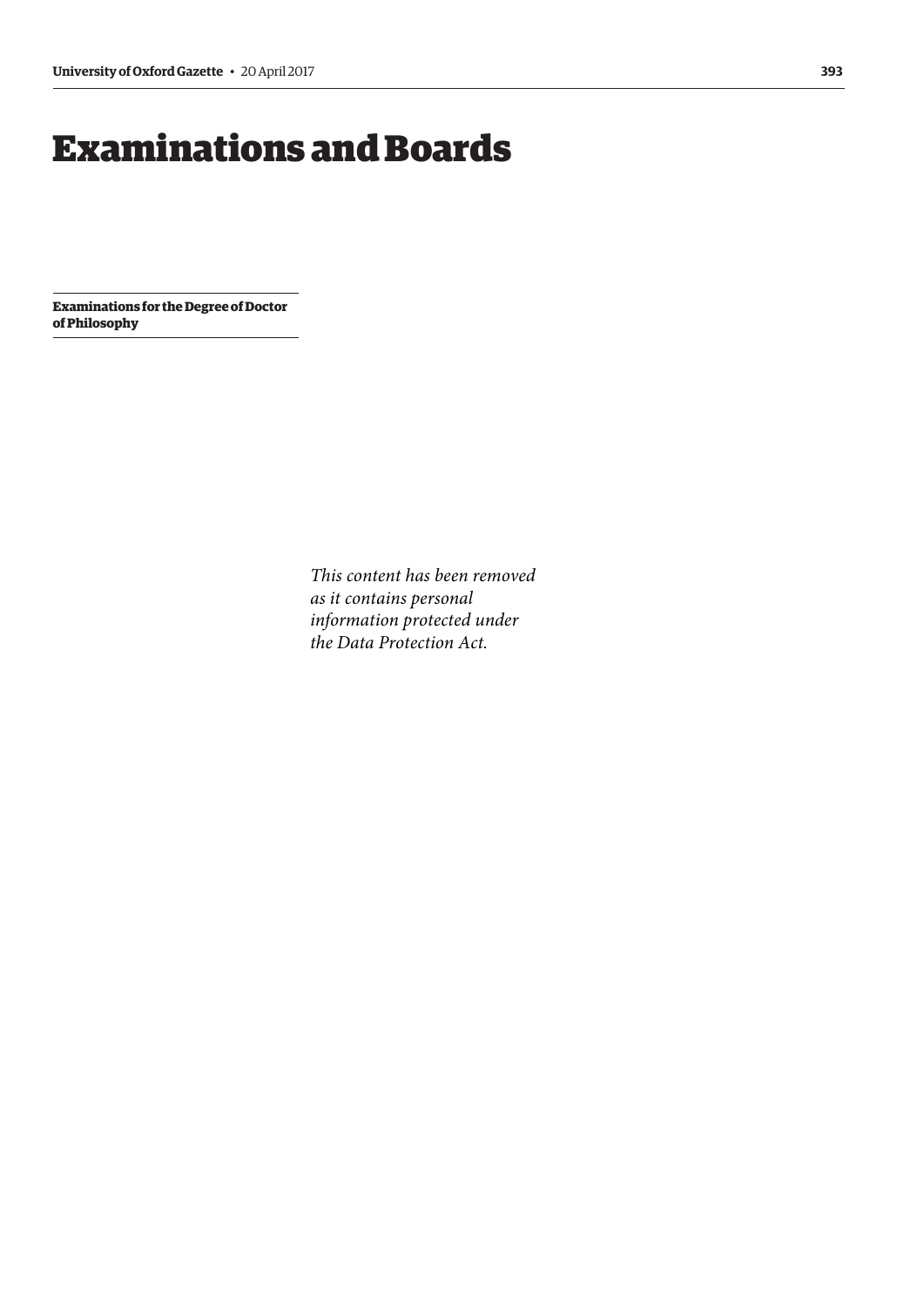<span id="page-11-0"></span>*This content has been removed as it contains personal information protected under the Data Protection Act.*

#### **Examinations for the Degree of Master of Studies in Legal Research**

*This content has been removed as it contains personal information protected under the Data Protection Act.*

#### **Changes to Examination Regulations**

For the complete text of each regulation listed below and a listing of all changes to regulations for this year to date, [please see www.ox.ac.uk/gazette/](http://www.ox.ac.uk/gazette/examinationregulations) examinationregulations.

#### **Education Committee**

#### GENERAL REGULATIONS GOVERNING RESEARCH DEGREES

to specify that a board may only reinstate a PRS student in exceptional circumstances

#### **Continuing Education Board**

MST IN DIPLOMATIC STUDIES PGDIP IN DIPLOMATIC STUDIES major change to programme

PGCERT IN DIPLOMATIC STUDIES cessation of course

#### **Memorial events**

Colleges,

Halls and

Societies

#### **St Cross**

A memorial celebration will be held at 2.30pm on Saturday, 29 April, in Pusey Chapel, St Giles', for Jan-Georg Deutsch (5 September 1956–22 December 2016), Fellow since 2002. There will be tea in the St Cross West Quad rooms after the event. Those wishing to attend are asked to contact the Events Office: events@stx.ox.ac.uk.

#### **Wadham**

A memorial service will be held at 2.30pm on Sunday, 4 June, in the Holywell Music Room to celebrate the life of Cliff Davies, Scholar 1956–9; Fellow 1963–2016. As space is limited, we ask that you register your place by contacting Rachel Saunders[: rachel.](mailto:rachel.saunders@wadh.ox.ac.uk) [saunders@wadh.ox.ac.uk](mailto:rachel.saunders@wadh.ox.ac.uk) or 01865 277970.

#### **Obituaries**

#### **Mansfield/Regent's Park**

Professor Pamela Sue Anderson, 12 March 2017; MLitt 1979, DPhil 1989, Mansfield; Fellow in Philosophy 2001– 17, Regent's Park. Aged 61.

#### **Oriel**

Professor Geoffrey Raisman, 27 January 2017; Fellow 1971–4.

#### **St Hilda's**

- Mrs Joy Drew (*née* Ingram), 6 March 2017; 1965. Aged 70.
- Mrs Lakshmi Holmström (*née* Devanandan), 6 May 2016; 1956. Aged 80.
- Mrs Enid Houlton (*née*Walker), 12 November 2016; 1935. Aged 100. Mrs Jennifer Shillito (*née* Horne), 20 November 2016; 1952. Aged 84.

#### **St Hugh's**

Monica Joan Cameron (*née* Wilson), February 2017; 1950. Aged 86. Mary Poynton (*née* Flew), December 2016; 1946. Aged 90.

#### **Worcester**

Alan Stuart Hartley, 17 February 2017; 1939. Aged 95.

## Elections

#### **Elections** 8 June

Nominations for the elections below will close at **4pm on 11 May**.

In the tables provided below, the names listed under 'Current/Retiring Member' are simply those of the persons currently in office, whose terms of office are now coming to a close (thereby prompting all the vacancies now advertised for election); and the dates listed in the columns 'To hold office from/until' indicate the terms of office of the vacancies now advertised.

#### **Council**

One member of Congregation elected by Congregation from members of the faculties in the Divisions of Mathematical, Physical and Life Sciences and of Medical Sciences

| Current/Retiring | To bold | To bold |
|------------------|---------|---------|
| Member           | office  | office  |
|                  | from    | until   |

Professor L Tarassenko, MT 2017 MT 2021 St John's

One member of Congregation elected by Congregation from members of the faculties in the Divisions of Humanities and of Social Sciences

| To bold       | To hold |
|---------------|---------|
| office        | office  |
| from          | until   |
| MT2017 MT2021 |         |
|               |         |

One member of Congregation, not necessarily being a member of any division and not in any case being nominated in a divisional capacity, elected by Congregation

| Current/Retiring   | To hold To hold |                 |
|--------------------|-----------------|-----------------|
| Member             | office<br>from  | office<br>until |
| Professor Sir Rick |                 | MT 2017 MT 2021 |
| Trainor, Exeter    |                 |                 |

*Note*: Full details of Council's remit, composition, functions and powers can be found at[: www.admin.ox.ac.uk/](http://www.admin.ox.ac.uk/statutes/783-121.shtml) [statutes/783-121.shtml.](http://www.admin.ox.ac.uk/statutes/783-121.shtml)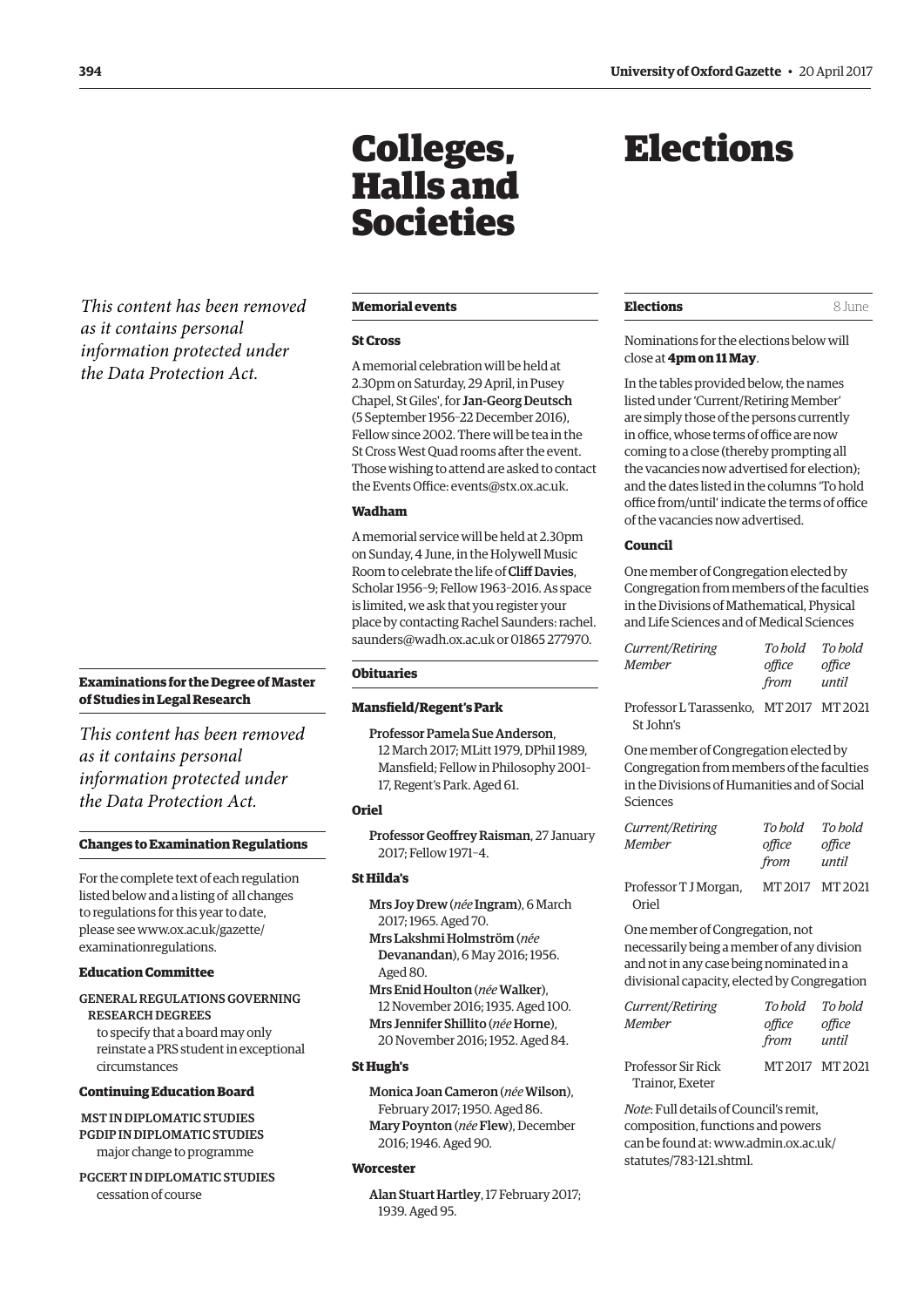Elected members of Council will ordinarily be expected to serve on a small number of other committees (typically between one and three, usually including at least one of the main committees of Council, ie PRAC, GPC, Education Committee, Personnel Committee, Research Committee).

For further information, please contact the Senior Assistant Registrar (Governance) (nigel.berry@admin.ox.ac.uk).

#### **Committees reporting to Council**

#### AUDIT AND SCRUTINY COMMITTEE

One member of Congregation elected by Congregation from among members of the faculties in the Divisions of Humanities and Social Sciences who shall not serve on Council or on any committee which in the view of Council has mainline executive authority within the University, or hold any office in the University or any college which involves executive authority

| Current/Retiring<br><b>Member</b> | To bold<br>office<br>from | To bold<br>office<br>until |
|-----------------------------------|---------------------------|----------------------------|
| Dr Catherine                      | with                      | HT 2021                    |
| MacKenzie.<br>Faculty of Law      | immediate<br>effect       |                            |

One member of Congregation, not necessarily being a member of any division and not in any case being nominated in a divisional capacity, who shall be elected by Congregation who shall not serve on Council or on any committee which in the view of Council has mainline executive authority within the University, or hold any office in the University or any college which involves executive authority

| Current/Retiring | To hold | To bold |
|------------------|---------|---------|
| Member           | office  | office  |
|                  | from    | until   |

Professor Jeffrey Tseng, MT 2017 HT 2022 St Edmund Hall

*Note*: At its meeting on 9 February 2015, Council approved the suspension of regulation 8.4 of Council Regulations 15 of 2002 to allow the term of office for those members elected by Congregation to be extended by one academic term in the next round of elections, so that future elected members will begin their term of office at the start of Hilary term.

For further information, please contact the Secretary (sally.vine@admin.ox.ac.uk).

#### BUILDINGS AND ESTATES SUBCOMMITTEE

New College

One person elected by Congregation

| <i>Current/Retiring</i><br>Member        | To hold To hold<br>office<br>from | office<br>until |
|------------------------------------------|-----------------------------------|-----------------|
| Professor R G Ratcliffe. MT 2017 MT 2020 |                                   |                 |

Further information on the subcommittee can be found at: [www.admin.ox.ac.uk/](http://www.admin.ox.ac.uk/statutes/regulations/520-122d.shtml) [statutes/regulations/520-122d.shtml](http://www.admin.ox.ac.uk/statutes/regulations/520-122d.shtml). For further information, please contact the Secretary (shaka.obhiozele@admin.ox.ac. uk).

#### CONTINUING EDUCATION BOARD

One member of the Department for Continuing Education elected by and from among the members of the department

| Current/Retiring           | To hold To hold |                 |
|----------------------------|-----------------|-----------------|
| <b>Member</b>              | office          | office          |
|                            | from            | until           |
| Dr CIRO'Mahony,<br>Kellogg |                 | MT 2017 MT 2020 |

*Note*: For the purposes of this election, the members of the department are the professors, readers, university lecturers and other staff on grade 8 and above who work in the department.

For further information, please contact the Secretary (peter.gambles@admin.ox.ac.uk).

#### CURATORS OF THE UNIVERSITY LIBRARIES

One member of Congregation elected by Congregation

| <i>Current/Retiring</i><br>Member | To bold<br>office<br>from | To bold<br>office<br>until |
|-----------------------------------|---------------------------|----------------------------|
| Dr L J Smith.                     |                           | MT 2017 MT 2021            |
| Harris Manchester                 |                           |                            |

Full details of the Curators' remit, composition, functions and powers can be found at: [www.admin.ox.ac.uk/statutes/](http://www.admin.ox.ac.uk/statutes/regulations/520-122o.shtml) [regulations/520-122o.shtml.](http://www.admin.ox.ac.uk/statutes/regulations/520-122o.shtml) For further information, please contact the Secretary (richard.ovenden@bodleian.ox.ac.uk).

#### NOMINATIONS COMMITTEE

Two persons elected by and from Congregation

| Current/Retiring    | To hold To hold |                 |
|---------------------|-----------------|-----------------|
| <b>Member</b>       | office          | office          |
|                     | from            | until           |
| Dr Joanna Ashbourn, |                 | MT 2017 MT 2020 |
| <b>St Cross</b>     |                 |                 |
| Dr Kate Blackmon,   |                 | MT 2017 MT 2020 |
| Merton              |                 |                 |

For further information, please contact the Administrative Secretary (thomas.hall@ admin.ox.ac.uk).

#### SOCIALLY RESPONSIBLE INVESTMENT REVIEW COMMITTEE

A member of Congregation elected by Congregation from members of the faculties in the Divisions of Mathematical, Physical and Life Sciences and of Medical Sciences

| Current/Retiring          | To hold To hold |               |
|---------------------------|-----------------|---------------|
| <b>Member</b>             | office          | office        |
|                           | from            | until         |
| Professor G M             |                 | MT2017 MT2020 |
| Henderson.                |                 |               |
| <b>University College</b> |                 |               |

A member of Congregation elected by Congregation from members of the faculties in the Divisions of Humanities and of Social Sciences

| <i>Current/Retiring</i><br><b>Member</b> | To bold<br>office<br>from | To hold<br>office<br>until |
|------------------------------------------|---------------------------|----------------------------|
| Mr B L Caldecott                         | MT 2017                   | MT 2021                    |

*Note*: at its meeting of 17 October 2016, the General Purposes Committee of Council approved a proposal to stagger the terms of office of the two elected members, with one member serving a longer term of office. Regulation 2.2 (1) of Council Regulations 14 of 2002 (www.admin.ox.ac.uk/statutes/ regulations/519-122.shtml) was duly suspended to allow the above election to be held for a term of office of 4 years instead of the normal 3 years.

For further information, please contact the Secretary (tora.pickup@admin.ox.ac.uk).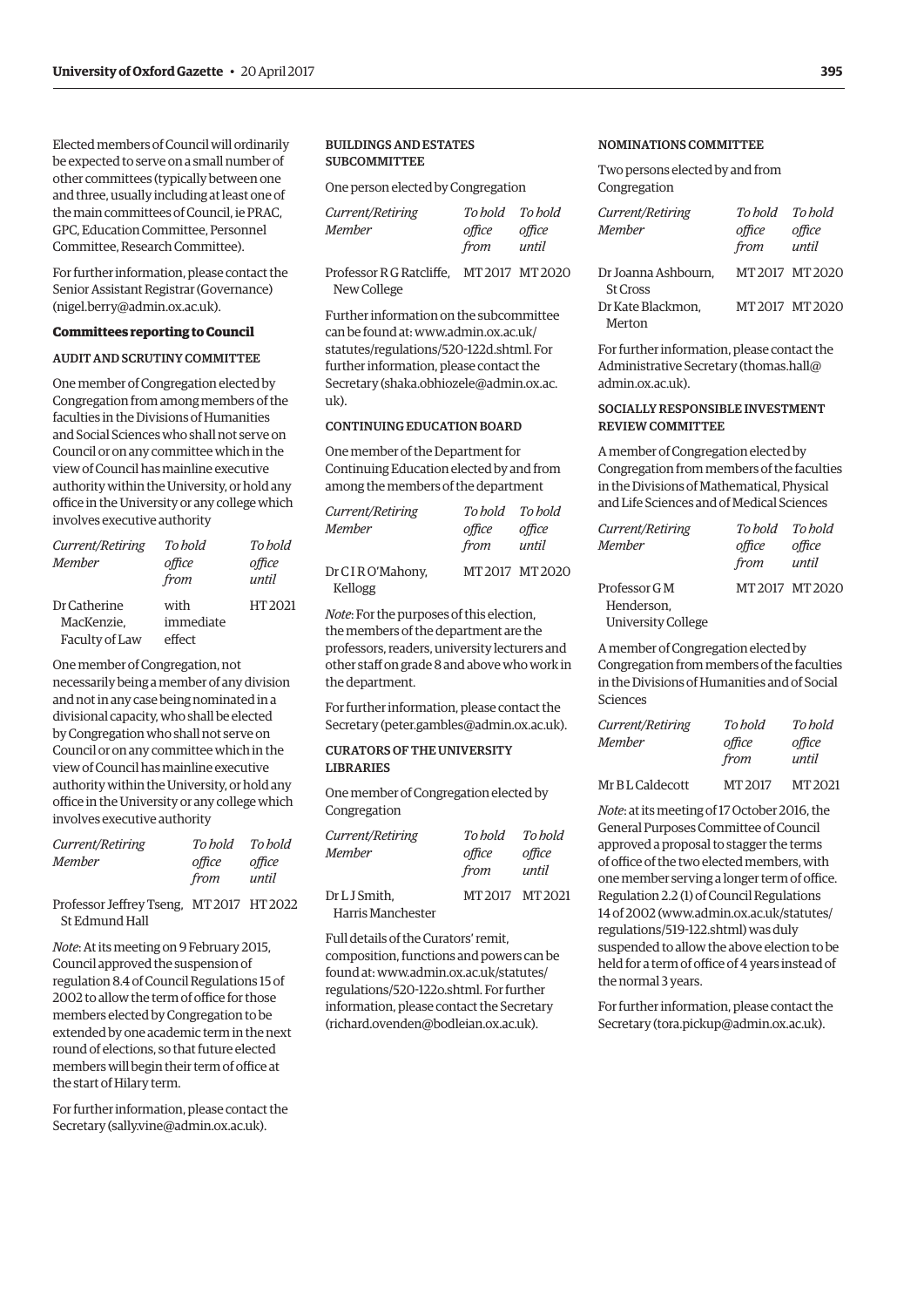#### **Other Committees and University Bodies**

#### CURATORS OF THE UNIVERSITY PARKS

One person elected by Congregation

| Current/Retiring                  | To hold To hold |                 |
|-----------------------------------|-----------------|-----------------|
| Member                            | office<br>from  | office<br>until |
| Professor N J Kruger,<br>Pembroke |                 | MT 2017 MT 2023 |

For further information, please contact the Secretary (thomas.hall@admin.ox.ac.uk).

#### CURATORS OF THE SHELDONIAN **THEATRE**

Two members of Congregation elected by Congregation

| Current/Retiring<br>Member | To hold To hold<br>office<br>from | office<br>until |
|----------------------------|-----------------------------------|-----------------|
| Dr P R Gambles             |                                   | MT 2017 MT 2023 |
| Professor S J Payne,       |                                   | MT 2017 MT 2023 |
| Keble                      |                                   |                 |

#### *The following nomination has been received:*

S J Payne, MEng DPhil Oxf, Fellow of Keble, Faculty of Engineering Science

*Nominated by*:

- R C Darton, Keble, Faculty of Engineering Science
- N P Eubank, Keble, Faculty of Theology
- A B Hawkins, Faculty of History
- P H Taylor, Keble, Faculty of Engineering Science

*Note*: Further information on the board can be found at: www.admin.ox.ac.uk/statutes/ [regulations/181-084.shtml#\\_Toc86825837.](http://www.admin.ox.ac.uk/statutes/regulations/181-084.shtml#_Toc86825837)

For further information, please contact the Secretary (john.weston@admin.ox.ac.uk).

#### PANEL FOR CONSTITUTING THE VISITATORIAL BOARD UNDER STATUTE XII PART C

Three members of Congregation required to engage in academic teaching and/or research either by their written contracts of employment or by established and agreed practice elected by Congregation

| To hold<br>office<br>from | To hold<br>office<br>until |
|---------------------------|----------------------------|
| MT 2017 MT 2021           |                            |
| MT 2017 MT 2021           |                            |
| MT2017 MT2021             |                            |
|                           |                            |

*Note*: Further information on the panel can be found at[: www.admin.ox.ac.uk/](http://www.admin.ox.ac.uk/statutes/353-051a.shtml) [statutes/353-051a.shtml a](http://www.admin.ox.ac.uk/statutes/353-051a.shtml)nd [www.admin.](http://www.admin.ox.ac.uk/statutes/regulations/248-062.shtml) [ox.ac.uk/statutes/regulations/248-062.](http://www.admin.ox.ac.uk/statutes/regulations/248-062.shtml) shtml.

For further information, please contact the Secretary (ellen.hudspith@admin.ox.ac.uk).

#### **Divisional Boards**

#### HUMANITIES BOARD

One person elected by and from among the members of the Faculty of English Language and Literature

| Current/Retiring<br><b>Member</b>       | To bold<br>office<br>from | To bold<br>office<br>until |
|-----------------------------------------|---------------------------|----------------------------|
| Professor Ros M<br>Ballaster. Mansfield |                           | MT2017 MT2020              |

For further information, please contact the Secretary (lynne.hirsch@humanities.ox.ac.  $11k$ 

#### MATHEMATICAL, PHYSICAL AND LIFE SCIENCES BOARD

Two persons elected by and from among the members of the Faculty of Chemistry

| Current/Retiring                                        | To hold | To hold         |
|---------------------------------------------------------|---------|-----------------|
| <b>Member</b>                                           | office  | office          |
|                                                         | from    | until           |
| <b>Professor Philip</b><br>Mountford.<br>St Edmund Hall |         | MT 2017 MT 2019 |
| Vacancy                                                 | MT 2017 | MT 2021         |

One person elected by and from among the members of the Faculty of Computer Science

| Current/Retiring<br><b>Member</b>                                        | To bold<br>office<br>from | To hold<br>office<br>until |
|--------------------------------------------------------------------------|---------------------------|----------------------------|
| Professor Lukasiewicz, MT 2017 MT 2021<br>Faculty of Computer<br>Science |                           |                            |
| .                                                                        |                           |                            |

One person elected by and from among the members of the Faculty of Earth Sciences

| Current/Retiring<br><b>Member</b>                                                 | To hold<br>office<br>from | To hold<br>office<br>until |
|-----------------------------------------------------------------------------------|---------------------------|----------------------------|
| Professor Donald G<br>Fraser. Worcester                                           | MT 2017                   | MT 2021                    |
| One person elected by and from among the<br>members of the Faculty of Engineering |                           |                            |
| Current/Retiring<br><b>Member</b>                                                 | To hold<br>office<br>from | To hold<br>ttice<br>until  |

Vacancy MT 2017 MT 2021

One person elected by and from among the members of the Faculty of Physics

| Current/Retiring                         | To hold        | To hold         |
|------------------------------------------|----------------|-----------------|
| Member                                   | office<br>from | office<br>until |
| Professor Lesley J Gray, MT 2017 MT 2021 |                |                 |

One person elected by and from among the members of the Faculty of Statistics

| <i>Current/Retiring</i><br>Member | To hold<br>office<br>from | To hold<br>office<br>until |
|-----------------------------------|---------------------------|----------------------------|
| ProfegorGDRqinort                 | MT2017 MT202              |                            |

Professor G D Reinert, MT 2017 MT 2021 Keble

For further information, please contact the Secretary (saira.shaikh@mpls.ox.ac.uk).

#### MEDICAL SCIENCES BOARD

St Cross

One person from the Department of Biochemistry and the Nuffield Department of Clinical Medicine who is also a member of the Faculty of Biochemistry, the Faculty of Clinical Medicine, the Faculty of Physiological Sciences or the Faculty of Psychological Studies, elected by the members of the Faculty of Biochemistry, the Faculty of Clinical Medicine, the Faculty of Physiological Sciences and the Faculty of Psychological Studies

| Current/Retiring | To bold | To hold |
|------------------|---------|---------|
| Member           | office  | office  |
|                  | from    | until   |

Professor Mark Sansom, MT 2017 MT 2021 Corpus Christi, Faculty of Biochemistry

One person from the Nuffield Department of Clinical Neurosciences, the Department of Experimental Psychology, the Department of Pharmacology and the Department of Psychiatry who is also a member of the Faculty of Biochemistry, the Faculty of Clinical Medicine, the Faculty of Physiological Sciences or the Faculty of Psychological Studies, elected by the members of the Faculty of Biochemistry, the Faculty of Clinical Medicine, the Faculty of Physiological Sciences and the Faculty of Psychological Studies

| <i>Current/Retiring</i> | To hold To hold |        |
|-------------------------|-----------------|--------|
| Member                  | office          | office |
|                         | from            | until  |
|                         |                 |        |

Professor Anna Christina MT 2017 MT 2021 Nobre, St Catherine's, Faculty of Psychological Studies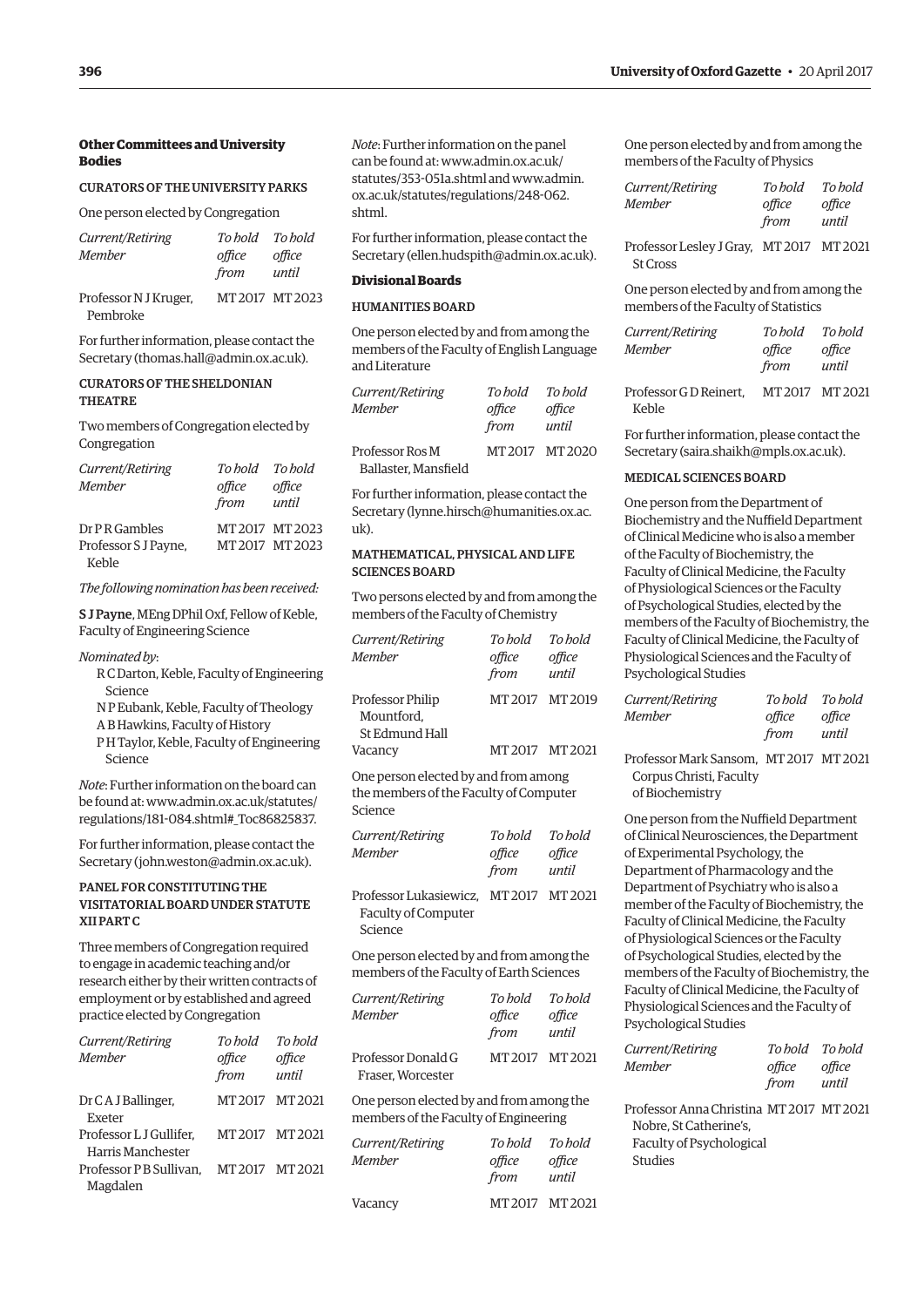One person from the Nuffield Department of Obstetrics and Gynaecology, the Department of Oncology and the Nuffield Department of Surgical Sciences who is also a member of the Faculty of Biochemistry, the Faculty of Clinical Medicine, the Faculty of Physiological Sciences or the Faculty of Psychological Studies, elected by the members of the Faculty of Biochemistry, the Faculty of Clinical Medicine, the Faculty of Physiological Sciences and the Faculty of Psychological Studies

| Current/Retiring<br><b>Member</b>                                         | To hold<br>office<br>from | To hold<br>office<br>until |
|---------------------------------------------------------------------------|---------------------------|----------------------------|
| Professor Freddie C<br>Hamdy, Balliol,<br>Faculty of Clinical<br>Medicine | MT 2017 MT 2021           |                            |

One person from the Nuffield Department of Orthopaedics, Rheumatology and Musculoskeletal Sciences and the Sir William Dunn School of Pathology who is also a member of the Faculty of Biochemistry, the Faculty of Clinical Medicine, the Faculty of Physiological Sciences or the Faculty of Psychological Studies, elected by the members of the Faculty of Biochemistry, the Faculty of Clinical Medicine, the Faculty of Physiological Sciences and the Faculty of Psychological Studies

| Current/Retiring                       | To bold | To bold |
|----------------------------------------|---------|---------|
| Member                                 | office  | office  |
|                                        | from    | until   |
| Professor Andrew Carr. MT 2017 MT 2021 |         |         |
| Worcester, Faculty of                  |         |         |

Clinical Medicine

One person from the Department of Paediatrics, the Department of Primary Care Health Sciences and the Nuffield Department of Population Health who is also a member of the Faculty of Biochemistry, the Faculty of Clinical Medicine, the Faculty of Physiological Sciences or the Faculty of Psychological Studies, elected by the members of the Faculty of Biochemistry, the Faculty of Clinical Medicine, the Faculty of Physiological Sciences and the Faculty of Psychological Studies

| Current/Retiring<br><b>Member</b>                                                   | To hold<br>office<br>from | To hold<br>office<br>until |
|-------------------------------------------------------------------------------------|---------------------------|----------------------------|
| Professor Sir Rory<br>Collins, St John's,<br><b>Faculty of Clinical</b><br>Medicine | MT 2017 MT 2021           |                            |

One person from the Department of Physiology, Anatomy and Genetics and the Radcliffe Department of Medicine who is also a member of the Faculty of Biochemistry, the Faculty of Clinical Medicine, the Faculty of Physiological Sciences or the Faculty of Psychological Studies, elected by the members of the Faculty of Biochemistry, the Faculty of Clinical Medicine, the Faculty of Physiological Sciences and the Faculty of Psychological Studies

| <i>Current/Retiring</i><br>Member                                                                                                                                                                                                                                               | To hold To hold<br>office<br>from | office<br>until |
|---------------------------------------------------------------------------------------------------------------------------------------------------------------------------------------------------------------------------------------------------------------------------------|-----------------------------------|-----------------|
| $D_{11}$ , $L_{22}$ , $L_{11}$ , $L_{11}$ , $L_{12}$ , $L_{11}$ , $L_{12}$ , $L_{11}$ , $L_{11}$ , $L_{11}$ , $L_{11}$ , $L_{11}$ , $L_{11}$ , $L_{11}$ , $L_{11}$ , $L_{11}$ , $L_{11}$ , $L_{11}$ , $L_{11}$ , $L_{11}$ , $L_{11}$ , $L_{11}$ , $L_{11}$ , $L_{11}$ , $L_{11$ |                                   |                 |

Professor Hugh Watkins, MT 2017 MT 2021 Merton, Faculty of Clinical Medicine

One person from among the externally funded research staff who are members of the Faculty of Biochemistry, the Faculty of Clinical Medicine, the Faculty of Physiological Sciences and the Faculty of Psychological Studies, elected jointly by the members of the Faculty of Biochemistry, the Faculty of Clinical Medicine, the Faculty of Physiological Sciences and the Faculty of Psychological Studies

| Current/Retiring | To hold         | To hold         |
|------------------|-----------------|-----------------|
| Member           | office<br>from  | office<br>until |
| Professor Xin Lu | MT 2017 MT 2021 |                 |

One person from among the members of staff who are not Heads of Department or statutory professors who are members of the Faculty of Biochemistry, the Faculty of Clinical Medicine, the Faculty of Physiological Sciences and the Faculty of Psychological Studies, elected jointly by the members of the Faculty of Biochemistry, the Faculty of Clinical Medicine, the Faculty of Physiological Sciences and the Faculty of Psychological Studies

| Current/Retiring       | To bold         | To hold |
|------------------------|-----------------|---------|
| Member                 | office          | office  |
|                        | from            | until   |
| Professor Kate Nation, | MT 2017 MT 2021 |         |
| St John's, Faculty of  |                 |         |
| Psychological Studies  |                 |         |

For further information, please contact the Secretary (david.bryan@medsci.ox.ac.uk).

#### **Faculty Boards**

#### BOARD OF THE FACULTY OF CLASSICS

Two persons elected by and from among the members of the Subfaculty of Classical Languages and Literature

| Current/Retiring  | To hold | To hold |
|-------------------|---------|---------|
| <b>Member</b>     | office  | office  |
|                   | from    | until   |
| Dr R M Armstrong, | MT 2017 | MT 2019 |
| St Hilda's        |         |         |
| Professor Gregory | MT 2017 | MT 2019 |
| Hutchinson.       |         |         |
| Christ Church     |         |         |

For further information, please contact the Secretary (administrator@classics.ox.ac.uk).

#### BOARD OF THE FACULTY OF ENGLISH LANGUAGE AND LITERATURE

Four persons elected by and from the members of the Faculty of English Language and Literature

| Current/Retiring<br>Member              | To hold<br>office<br>from | To hold<br>office<br>until |
|-----------------------------------------|---------------------------|----------------------------|
| Dr F P V Leneghan,                      |                           | MT 2017 MT 2019            |
| <b>St Cross</b>                         |                           |                            |
| Dr C M McLoughlin,                      |                           | MT 2017 MT 2019            |
| Harris Manchester                       |                           |                            |
| Professor D L Wakelin.                  | MT 2017 MT 2019           |                            |
| St Hilda's                              |                           |                            |
| Professor A A Williams. MT 2017 MT 2019 |                           |                            |
| St Peter's                              |                           |                            |

For further information, please contact the Secretary (sadie.slater@ell.ox.ac.uk).

#### BOARD OF THE FACULTY OF HISTORY

Nine persons elected by and from among the members of the Faculty of History holding posts on the establishment or under the aegis of the board

| Current/Retiring                        | To bold         | To hold |
|-----------------------------------------|-----------------|---------|
| <b>Member</b>                           | office          | office  |
|                                         | from            | until   |
| Professor J C Belich.<br><b>Balliol</b> | MT 2017 MT 2019 |         |
| Professor R N Gildea.<br>Worcester      | MT2017 MT2019   |         |
| Professor Pekka                         | MT2017 MT2019   |         |
| Hämäläinen,                             |                 |         |
| St Catherine's                          |                 |         |
| Dr D M Hopkin, Hertford MT 2017 MT 2019 |                 |         |
| Professor Robert Iliffe. MT2017 MT2019  |                 |         |
| Linacre                                 |                 |         |
| Dr ME Mulholland.                       | MT2017 MT2019   |         |
| St Catherine's                          |                 |         |
| Professor K H A                         | MT2017 MT2019   |         |
| O'Rourke, All Souls                     |                 |         |
| Dr J B Parkin, St Hugh's                | MT2017 MT2019   |         |
| Dr Sîan Pooley,                         | MT2017 MT2019   |         |
| Magdalen                                |                 |         |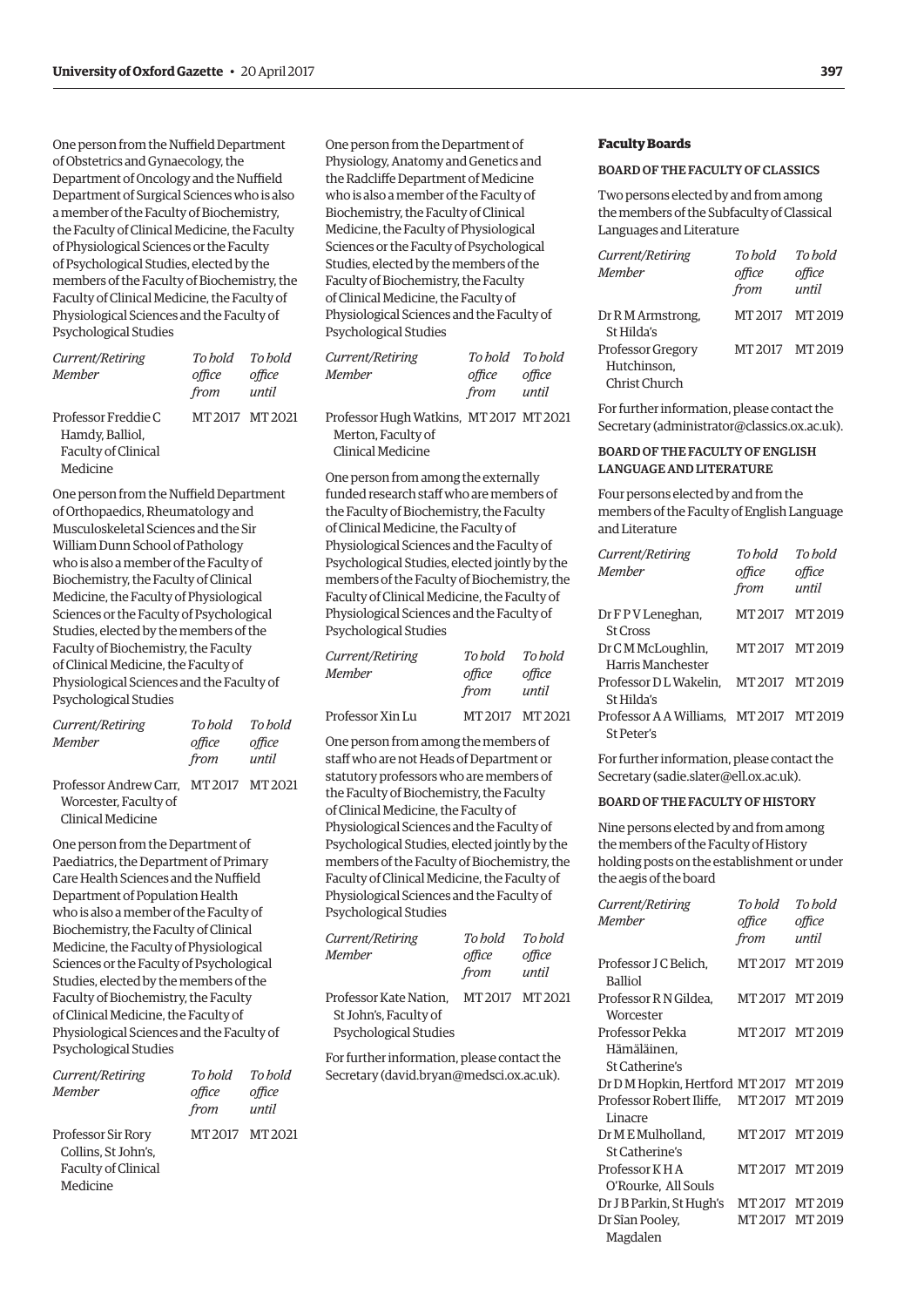For further information, please contact the Secretary (administrator@history.ox.ac.uk).

#### BOARD OF THE FACULTY OF LAW

Four Official Members elected by all members of the faculty and from the persons qualified to be Official Members as per Regulation 10 of Council Regulations 19 of 2002

| Current/Retiring<br><b>Member</b>                                                            | To hold<br>office<br>from     | To hold<br>office<br>until    |
|----------------------------------------------------------------------------------------------|-------------------------------|-------------------------------|
| John H Armour. Oriel<br>H G Collins, All Souls<br>Professor Catherine<br>Redgwell, All Souls | MT 2017<br>MT 2017<br>MT 2017 | MT 2020<br>MT 2020<br>MT 2020 |
| Julian Roberts.<br>Worcester                                                                 | MT 2017                       | MT 2020                       |

Eleven Ordinary Members elected by and from all members of the faculty exclusive of the persons qualified to be Official Members as per Regulation 10 of Council Regulations 19 of 2002

| Current/Retiring       | To hold | To bold |
|------------------------|---------|---------|
| Member                 | office  | office  |
|                        | from    | until   |
| RF Condry, St Hilda's  | MT 2017 | MT 2020 |
| S Enchelmaier, Lincoln | MT 2017 | MT 2020 |
| LA Ferguson, Oriel     | MT 2017 | MT 2020 |
| J S Getzler, St Hugh's | MT 2017 | MT 2020 |
| IL Goold. St Anne's    | MT 2017 | MT 2020 |
| S C Green. St Hilda's  | MT 2017 | MT 2020 |
| T Krebs, Brasenose     | MT 2017 | MT 2020 |
| G Lamond. Balliol      | MT 2017 | MT 2020 |
| DP Nolan, Worcester    | MT 2017 | MT 2020 |
| E JF Simpson,          | MT 2017 | MT 2020 |
| Christ Church          |         |         |
| Professor Alison L     | MT 2017 | MT 2020 |
| Young, Hertford        |         |         |

For further information, please contact the Secretary (charlotte.vinnicombe@law.ox.ac.  $11k$ ).

#### BOARD OF THE FACULTY OF LINGUISTICS, PHILOLOGY AND PHONETICS

Two persons elected by and from among the members of the Faculty of Linguistics, Philology and Phonetics

| Current/Retiring                     | To hold To hold |               |
|--------------------------------------|-----------------|---------------|
| Member                               | office          | office        |
|                                      | from            | until         |
| Dr Mary Baltazani,                   |                 | MT2017 MT2019 |
| St Anne's                            |                 |               |
| Professor MD Maiden, MT 2017 MT 2019 |                 |               |
| Trinity                              |                 |               |

For further information, please contact the Secretary (administrator@ling-phil.ox.ac. uk).

#### BOARD OF THE FACULTY OF MUSIC

Two persons elected by and from among the members of the Faculty of Music

| Current/Retiring                             | To hold         | To hold |
|----------------------------------------------|-----------------|---------|
| <b>Member</b>                                | office          | office  |
|                                              | from            | until   |
| Dr M R Doffman,                              | MT 2017 MT 2019 |         |
| Linacre                                      |                 |         |
| Dr H J Hope, Magdalen MT 2017 MT 2019        |                 |         |
| For further information, please contact the  |                 |         |
| Coquetaux (oath eule e lieben Queusia est ag |                 |         |

Secretary (catherine.lieben@music.ox.ac. uk).

#### BOARD OF THE FACULTY OF PHILOSOPHY

Four persons elected by and from among the members of the Faculty of Philosophy

*Current/Retiring To hold To hold*

| <i>Current/Retiring</i><br><b>Member</b>    | но тош<br>office<br>from | ,,,,,,,,,<br>office<br>until |
|---------------------------------------------|--------------------------|------------------------------|
| Professor M K Davies,<br>Corpus Christi     |                          | MT 2017 MT 2019              |
| Dr G M Kahane,<br>Pembroke                  |                          | MT2017 MT2019                |
| Professor PA Lodge,<br>Mansfield            |                          | MT2017 MT2018                |
| Dr C G Timpson,<br><b>Brasenose</b>         |                          | MT 2017 MT 2019              |
| For further information, please contact the |                          |                              |

Secretary (haf@philosophy.ox.ac.uk).

#### BOARD OF THE FACULTY OF THEOLOGY AND RELIGION

Three Official Members elected by all members of the faculty and from the persons qualified to be Official Members as per Regulation 10 of Council Regulations 19 of 2002

| Current/Retiring        | To hold        | To hold         |
|-------------------------|----------------|-----------------|
| <b>Member</b>           | office<br>from | office<br>until |
| Canon Professor S R I   | MT2017 MT2019  |                 |
| Foot. Christ Church     |                |                 |
| Canon Professor C       | MT2017 MT2019  |                 |
| Harrison, Christ Church |                |                 |
| Canon Professor G J     | MT2017 MT2019  |                 |
| Ward, Christ Church     |                |                 |

Four Ordinary Members elected by and from all members of the faculty exclusive of the persons qualified to be Official Members as per Regulation 10 of Council Regulations 19 of 2002

| Current/Retiring                          | To hold         | To hold         |
|-------------------------------------------|-----------------|-----------------|
| Member                                    | office<br>from  | office<br>until |
| Dr R A Ellis,<br>Regent's Park            | MT 2017 MT 2019 |                 |
| Dr S E Gillingham,<br>Worcester           | MT 2017 MT 2019 |                 |
| Dr SL Hausner, St Peter's MT 2017 MT 2019 |                 |                 |
| Professor Katherine MT 2017 MT 2019       |                 |                 |
| Southwood, St John's                      |                 |                 |

For further information, please contact the Secretary (haf@theology.ox.ac.uk).

#### **Notes:**

Nominations in writing for the elections on 8 June, by four members of Congregation other than the candidate, will be received by the Elections Office, University Offices, Wellington Square, up to **4pm on 11 May**.

At least one nomination in respect of each candidate must be made on an official nomination form (available on [www.admin.](http://www.admin.ox.ac.uk/elections/forms/index.shtml) [ox.ac.uk/elections/forms/index.shtml\).](http://www.admin.ox.ac.uk/elections/forms/index.shtml) Council has decided that nominations should show for each signatory the name and college or department in block capitals. Any names which are not so shown may not be published.

All candidates are asked to note the general requirements which apply to all committee members, as set out in Council Regulations 14 of 2002 (General Regulations of Council for Committees) (www.admin.ox.ac.uk/ statutes/regulations/519-122.shtml). Current members seeking re-election are also asked to check for specific restrictions on consecutive service.

Candidates are invited to include with their nomination forms a written statement of no more than 250 words, setting out his or her reasons for standing and qualifications for the office being sought. In the event of a contested election, these statements will be available online a[t www.admin.ox.ac.uk/](http://www.admin.ox.ac.uk/elections) [elections a](http://www.admin.ox.ac.uk/elections)nd published in the *Gazette* dated 25 May.

Voters may wish to wait until they have read these statements before returning their ballot papers.

Ballot papers will be sent out to members of Congregation as soon as possible after the closing date for nominations. Completed ballot papers must be received by the Elections Office not later than **4pm on 8 June**.

For further information, please contact the Elections Officer (shirley.mulvihill@admin. ox.ac.uk).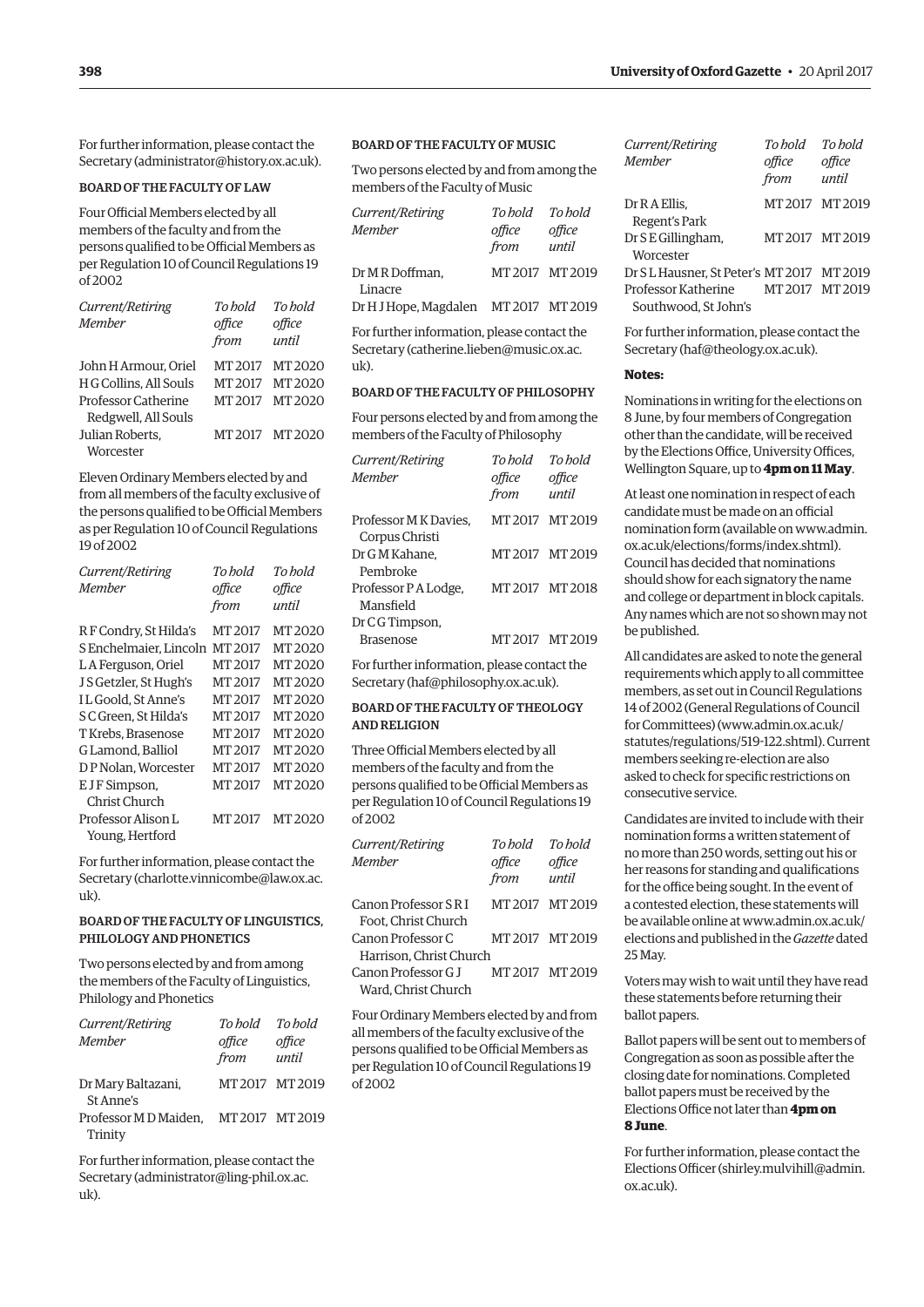## <span id="page-16-0"></span>Advertisements

#### **Advertising enquiries**

*Email*: gazette.ads@admin.ox.ac.uk *Telephone*: 01865 (2)80548 *Web*[: www.ox.ac.uk/gazette/](http://www.ox.ac.uk/gazette/classifiedadvertising) classifiedadvertising

#### **Deadline**

Advertisements are to be received by **noon on Wednesday** of the week before publication (ie eight days before publication). Advertisements must be submitted online.

#### **Charges**

Commercial advertisers: £30 per insertion of up to 70 words, or £60 per insertion of 71–150 words.

Private advertisers: £20 per insertion of up to 70 words, or £40 per insertion of 71–150 words.

Advertisements which are placed only in the online edition of the *Gazette* are reduced to £20 per insertion for commercial advertisers and £10 per insertion for private advertisers for 70-word advertisements (or £40 and £20 respectively for 150-word advertisements).

See our website for examples of whether an advertisement is considered commercial [or private: www.ox.ac.uk/gazette/](http://www.ox.ac.uk/gazette/classifiedadvertising) classifiedadvertising.

#### **Online submission and payment**

Advertisements must be submitted and paid for online, using a credit card or debit card, through a secure website. For details, see www.ox.ac.uk/gazette/classifiedadvertising.

#### **Miscellaneous**

#### **Organiser sought**

**Voluntary organiser sought** to take over running of well-established group meeting 4 times annually for sufferers from macular degeneration (central vision loss). Duties include organising appropriate speakers or demonstrators of new aids for the partially sighted, visiting members and acting as general support for those with failing sight. Computer skills essential. Car owner desirable. For further details contact the founder and present organiser, Miss Daphne Dorman: 01993 811084 or daph.dorman@gmail.com.

#### **Oxford Book Fair**

**The annual PBFA Oxford Book Fair** will be held at Oxford Brookes Wheatley Campus, OX33 1HX. Sat 22 Apr (noon–6pm) and Sun

23 Apr (10am–4pm). Vast selection of antiquarian, collectable and vintage books, prints, maps and ephemera, with around 100 booksellers exhibiting. Admission £2, or free tickets available from www.oxfordbookfair.org. Tel: 07921 151496. Free onsite parking.

#### **Shezan Restaurant**

**Mughal Indian cuisine** at Shezan: 1st floor, 135 High St, Oxford. From our kitchen to your table, we bring you fresh herbs, spices, roots, fragrances and the Mughal tradition of passion for good food. Serving as dining rooms since 1915. Open daily noon–3pm and 5.30–11pm. Tel: 01865 251600. Website: www. shezanoxford.co.uk.

#### **UK Brain Bank for Autism and Related Developmental Research, JR**

**The developing brain is altered in autism** but neuroscientists do not know how or why. Research is needed to understand the causes and biological basis of autism, to develop better interventions to improve the lives of those directly affected by it. Such critical research is hindered by the scarcity of donated human brain tissue. Control tissue, donated by people who do not have autism, is needed for comparison just as much as donations by people who do – and the NHS organ donor scheme does not include brain donation. We particularly want younger people to consider making a pledge to donate their brain after death (the further the brain is from its inception, the more difficult it is to understand the process of its development, so we do not take donations from people over 65 not directly affected by autism). See www. brainbankforautism.org.uk for information and to register as a donor.

#### **Restore Garden Café**

**Spacious café** set in award-winning gardens with delicious food and coffees using organic, fair-trade and local produce where possible. Plants, handmade gifts and cards for sale. Open Mon–Sat, 10am–4pm, Manzil Way, Cowley Rd, Oxford OX4 1YH. All proceeds to Restore, Oxfordshire mental health charity (registered charity number 274222): www. restore.org.uk.

#### **Oxford University Hospitals NHS Trust**

**Oxford University Hospitals wants you** to take part in its future. If you have a contract of employment with the University of Oxford in a department within the Medical Sciences Division, or hold an honorary contract award

with OUH for at least 12 months, you can join our staff constituency. University of Oxford staff belonging to other departments can join us as public members. To join us, visit www. ouh.nhs.uk/ft.

#### **Research funding**

**ResearchProfessional.com** is an online research funding opportunities database and alerting service. The University has a sitewide licence, so it is freely accessible to anyone with an ox.ac.uk email address. Find out more about ResearchProfessional.com, including user guides and training sessions, on the Research Services website (www.admin.ox.ac. uk/researchsupport/findfunding/rp).

#### **Research participants sought**

**Seeking healthy male volunteers** aged 18–85 with no previous history of retinal problems to participate in a study. You would be asked to undergo some simple visual function tests to collect control data. Participation involves 1 session at the Oxford Eye Hospital (at the JR) lasting approximately 1 hour. For more information or to volunteer for this study, please contact: anum.butt@medsci.ox.ac.uk.

**Register for Friends of Oxford Dementia and Ageing Research** (OxDARE). We are looking for healthy people over 40 years old who are interested in dementia and ageing research and would like to join our Friends of OxDARE Research Register. By joining you will find out about potential research opportunities and can get involved with research. Please emai[l oxdare@psych.ox.ac.](mailto:oxdare@psych.ox.ac.uk) [uk f](mailto:oxdare@psych.ox.ac.uk)or an online registration form or more information.

**Oxford Biobank Study**. Healthy volunteers needed aged 30–50 to attend a 1-hour visit at the Oxford Centre for Diabetes, Endocrinology and Metabolism (OCDEM), Churchill Hospital, Oxford. Visit includes measurements of blood pressure, body shape and blood sampling for analysis, including blood glucose and cholesterol. We also perform a DEXA scan measuring total and regional body fat. For further information: [www.oxfordbiobank.org.](http://www.oxfordbiobank.org.uk) uk or 01865 857284.

#### **Groups and societies**

**The Oxford University Newcomers' Club** at the University Club, 11 Mansfield Rd, OX1 3SZ, welcomes the wives, husbands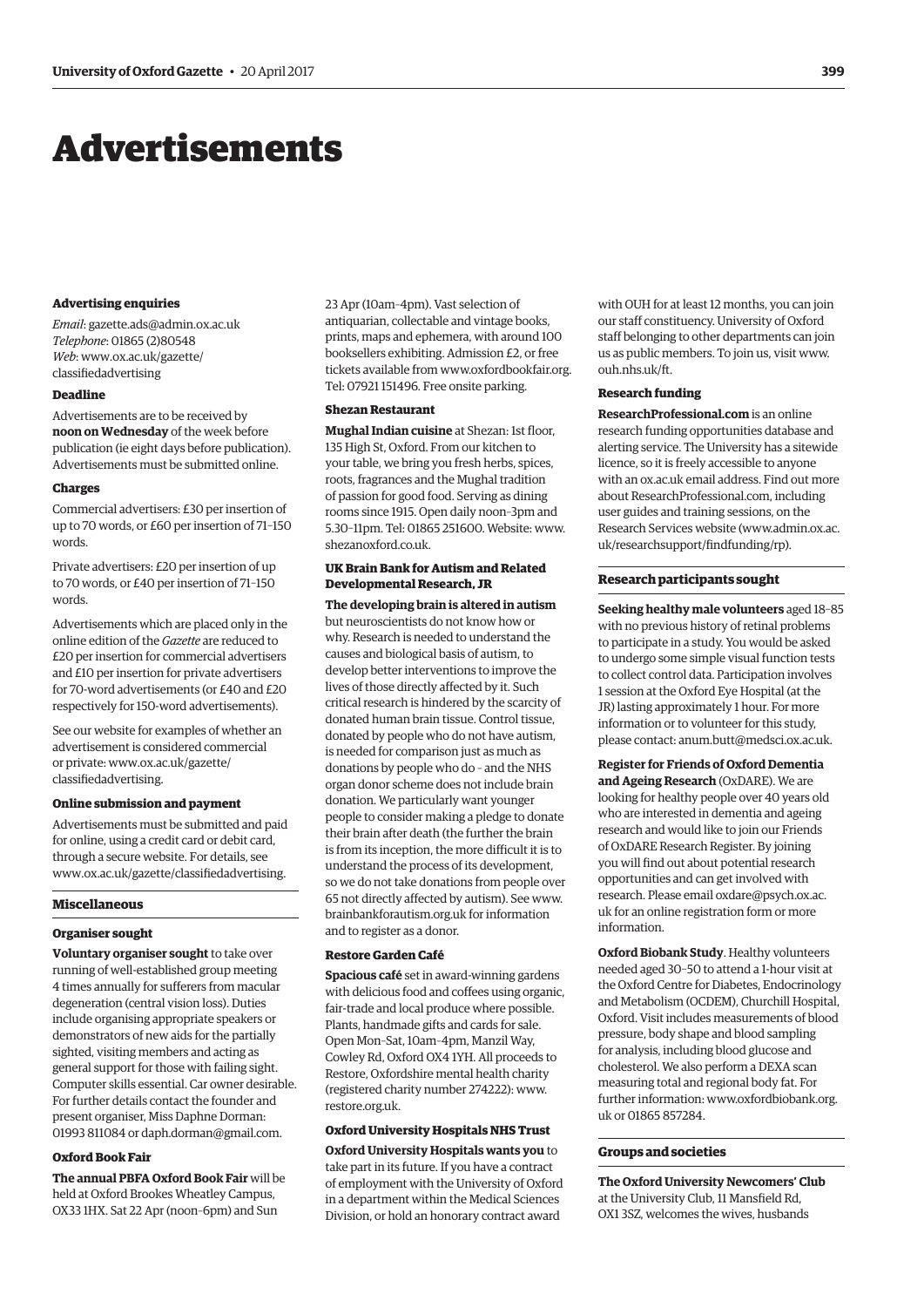or partners of visiting scholars, of graduate students and of newly appointed academic and administrative members of the University. We offer help, advice, information and the opportunity to meet others socially. Informal coffee mornings are held in the club every Wednesday 10.30–12 (excluding the Christmas vacation). Newcomers with children (0–4) meet every Fri in term 10.15–11.45. We have a large programme of events including tours of colleges, museums and other places of interest. Other term-time activities include a book group, informal conversation group, garden group, antiques group, opportunity to explore Oxfordshire and an opportunities in Oxford group. Visit our website: www. newcomers.ox.ac.uk.

#### **Oxford Research Staff Society (OxRSS)**

is run by and for Oxford research staff. It provides researchers with social and professional networking opportunities, and a voice in University decisions that affect them. Membership is free and automatic for all research staff employed by the University of Oxford. For more information and to keep up to date, see: web: www.oxrss.ox.ac.uk; Facebook: http://fb.me/oxrss; Twitter: @[ResStaffOxford;](https://twitter.com/resstaffoxford) mailing list: researchstaffsubscribe@maillist.ox.ac.uk.

#### **Restoration and conservation of antique furniture**

**John Hulme** undertakes all aspects of restoration. 30 years' experience. Collection and delivery. For free advice, telephone or write to the Workshop, 11A High St, Chipping Norton, Oxon, OX7 5AD. Tel: 01608 641692.

#### **Sell your unwanted books**

**We buy academic and non-academic used books**. If you are moving office or home, leaving the University or just need more space, we can help. We are most interested in arts, history and social sciences and also buy classical or jazz CDs. Good prices paid for large or small collections and we collect from anywhere in the Oxford area. Please contact Ross on 07720 288774 or [bd@beadledavies.](mailto:bd@beadledavies.co.uk) [co.uk.](mailto:bd@beadledavies.co.uk)

#### **Services offered**

**Big or small, we ship it all**. Plus free pick up anywhere in Oxford. Also full printing services available (both online and serviced), 24-hour photocopying, private mailing addresses, fax bureau, mailing services and much more. Contact or visit Mail Boxes Etc, 266 Banbury Rd, Oxford. Tel: 01865 514655. Fax: 01865 514656. Email: staff@mbesummertown.co.uk. Also at 94 London Rd, Oxford. Tel: 01865 741729. Fax: 01865 742431. Email[: staff@](mailto:staff@mbeheadington.co.uk) [mbeheadington.co.uk.](mailto:staff@mbeheadington.co.uk)

**Carpenter/joiner**. For bookcases, wardrobes, etc, made on site to your specifications. Portfolio available. Call Rob Guthrie on 01608 677423 (evening) or 07961 444957 (daytime). Email: rob.s.guthrie@gmail.com. Web: www. robguthrie.co.uk.

#### **Situations vacant**

**Are you looking for interesting and stimulating temporary work**? Are you available immediately to work in and around the Oxford area? Do you have administration or clerical skills? Then we would be very interested in talking to you. The Temporary Staffing Service is an internal department supplying temporary workers to a wide range of temporary assignments across the vast network of departments within the University. Further information: 01865 612360, [tssapply@](mailto:tssapply@admin.ox.ac.uk) [admin.ox.ac.uk o](mailto:tssapply@admin.ox.ac.uk)r [www.admin.ox.ac.uk/tss/](http://www.admin.ox.ac.uk/tss/tempstaff) [tempstaff.](http://www.admin.ox.ac.uk/tss/tempstaff)

#### **Houses to let**

**Lovely home in north Oxford** for short-term let, 2 Aug–8 Sept. Accommodation includes 4+ bedrooms, modern kitchen, dining room in sunny extension overlooking secluded garden, and study. Large park and frequent city centre bus service within 1 block. £2,500 all inclusive for entire period. Willing to consider shorter stays. Contact: tam.frishberg@gmail.com or 01865 454274.

**Bright, airy 2-bedroom terrace house** in Union St off Cowley Rd for rent, furnished and fully-equipped. Close to restaurants, supermarkets, London/local buses, walk to city centre. Ground floor: spacious open-plan living room, kitchen/dining, bathroom, garden with office room. First floor: double bedroom, second bedroom with 2 single beds or cot. Would suit academic family or couple. £425 pw incl bills and Wi-Fi. Available 1 Jun to 7 Jul. Phone: 07817 409075.

#### **Flats to let**

**Central north Oxford**, Woodstock Rd. Beautiful flat with 2 double bedrooms and 2 bathrooms. £1,700 plus utilities and council tax. Ideal for University, Jericho, great schools and city centre. Available for 1 year or longer from Jul 2017. Contact: [marina.dealarcon@](mailto:marina.dealarcon@prm.ox.ac.uk) [prm.ox.ac.uk.](mailto:marina.dealarcon@prm.ox.ac.uk)

**Situated within easy walking distance to city centre** and rail station, modern pleasant 1st-floor flat. 2 bedrooms, 1 double, 1 single. Comfortable lounge/diner with small balcony overlooking Oxford marina and River Thames. Well-equipped kitchen. Designated parking place. Monthly rentals preferred. Rent: £1,500 pm inclusive. Please tel 02076 920439 or email maureenoxford@mac-daddy.co.uk.

#### **Accommodation offered**

#### *Graduate Accommodation Office*

The Graduate Accommodation Office provides affordable accommodation to full-time graduate students of the University. Please see [www.admin.ox.ac.](http://www.admin.ox.ac.uk/graduateaccommodation) [uk/graduateaccommodation.](http://www.admin.ox.ac.uk/graduateaccommodation) Academic visitors, staff and part-time students may wish to register for Student Pad, a website where private landlords advertise for tenants associated with the University: www.oxfordstudentpad.co.uk.

**scottfraser** – market leaders for quality Oxfordshire property. Selling, letting, buying, renting, investing – we are here to help. Visit www.scottfraser.co.uk for more information or call: Headington sales: 01865 759500; Summertown sales: 01865 553900; East Oxford sales: 01865 244666; Witney sales: 01993 705507; Headington lettings: 01865 761111; Summertown lettings: 01865 554577; East Oxford and student lettings: 01865 244666; Witney lettings: 01993 777909.

**Carfax Quarter** offers brand new student accommodation in the heart of Oxford, opposite the iconic Carfax Tower on Queen St. Rooms come furnished; en-suite shower facilities; finished to a high standard. Clusters of 7 rooms share a large kitchen/living space. Onsite amenities include: cinema, games room and laundry. The rental is £250 pw for a 51-week term. This includes high-speed Wi-Fi, electricity, water and personal contents insurance. See: www.carfaxquarter.co.uk.

**2 single rooms available** (not en suite) in old-fashioned cottage in central north Oxford. Within easy walking distance of the University, town centre, London buses and trains. Breakfast included. Use of kitchen. Broadband and TV. Suitable for visiting academics and postdocs. For short or medium stays; minimum 2 nights. Fair rates. For further enquiries email: elphickjericho@gmail.com or tel: 01865 516142.

**Central north Oxford**. Lovely quiet double room available for single occupancy (graduate or professional) in kind family home. Weekdays only. Available from May. Please ring Mrs Thomas: 01865 510650.

#### **Self-catering apartments**

**Visiting Oxford?** Studio, 1-, 2- and 3-bed properties conveniently located for various colleges and University departments. Available from 1 week to several months. Apartments are serviced, with linen provided and all bills included. Details, location maps and photos can be found on our website at www. shortletspace.co.uk. Contact us by email on stay@shortletspace.co.uk or call us on 01993 811711.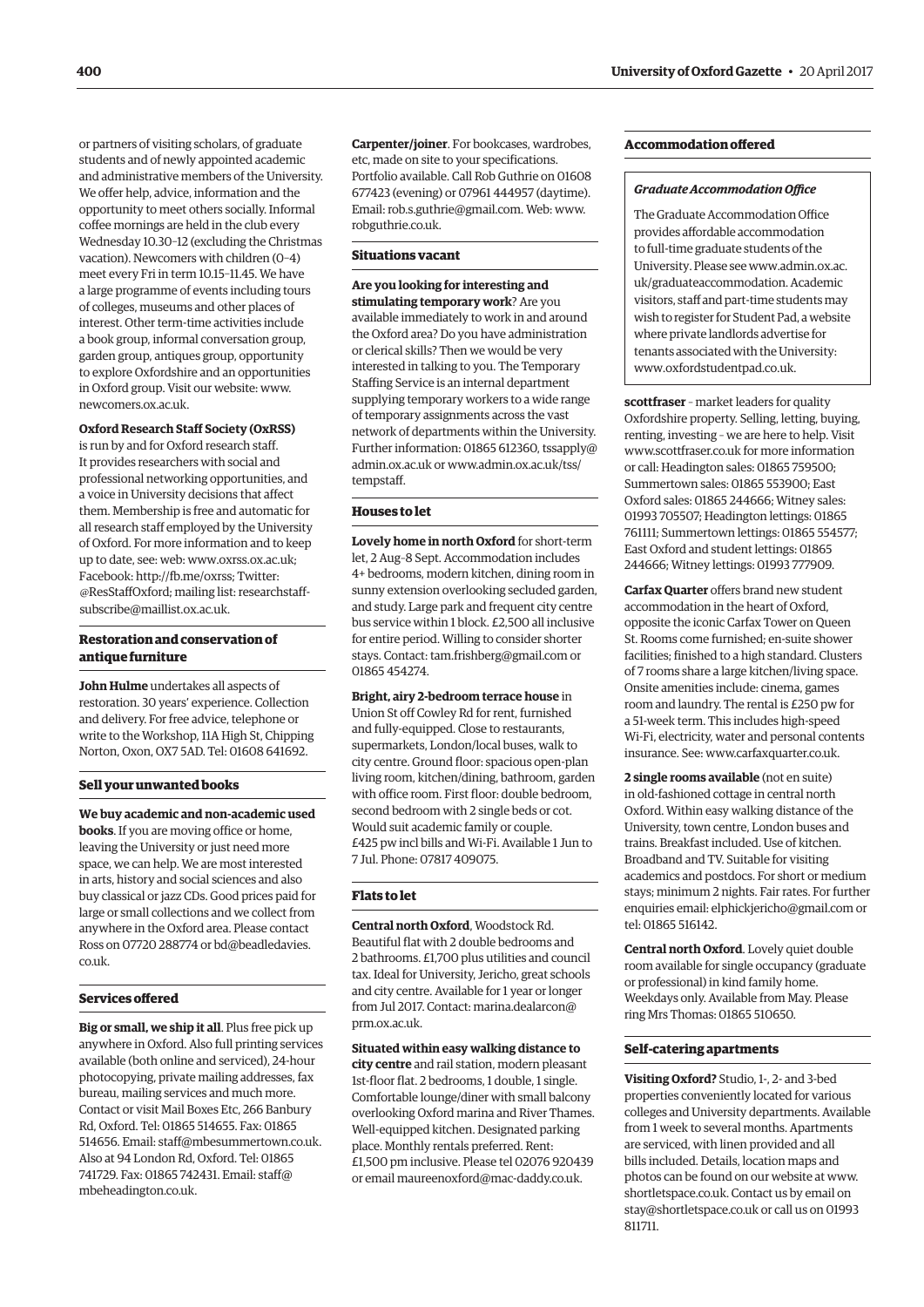#### <span id="page-18-0"></span>**Sunny north Oxford studio apartment** with

parking available for short/medium-term lets, ideal for 1 person. Immaculate newly built with French doors opening on to south-facing garden. Wi-Fi/TV provided. Lounge/dining area, fully equipped kitchenette with fridge/ freezer/hob/microwave. Separate access with own hallway including washer/dryer, beautiful bathroom with shower. Fresh linen regularly, £60 per night, bills included, minimum 3 nights. £25 surcharge for second person. Email: [enquiries@studioflatnorthoxford.](mailto:enquiries@studioflatnorthoxford.com) [com](mailto:enquiries@studioflatnorthoxford.com). Tel: 0044 (0)7764 574700. Web: www. studioflatnorthoxford.com.

**The Tidmarsh** is a Visit England 5\*-rated 1-bedroom apartment in the Oxford Castle Quarter, refurbished for its 10th anniversary. A quiet, central location, so ideal for professional and academic short-term lets. Wi-Fi, all utilities, highest thread-count linen changed weekly, fully fitted kitchen, full laundry facilities, underfloor heating with finest-quality furniture and fittings ensure a comfortable, practical environment. Web: www.pmcdomus.co.uk. Email: [pat@](mailto:pat@pmcdomus.co.uk) [pmcdomus.co.uk. T](mailto:pat@pmcdomus.co.uk)el: 01869 277557.

#### **Holiday lets**

**Midhurst**. Romantic, primitive, 2-bedroom gamekeeper's cottage up a muddy farm track in national park at the foot of the South Downs. Open fire, polished floor, simple kitchen; dishwasher, washing machine; broadband, no TV, large study. On own 190-acre organic farm – woods, valleys, river, bluebells, deer. Available weekends; discounts for junior academics. Pictures at www. wakehamfarm.com or email [haroldcarter@](mailto:haroldcarter@mac.com) [mac.com.](mailto:haroldcarter@mac.com) 

**Cornwall**, cottage and restored chapel in quiet hamlet on South-west Coastal Footpath within 100m of the sea and minutes from Caerhays and Heligan. Each property sleeps 6. Comfortably furnished, c/h, wood burner and broadband. Ideal for reading, writing, painting, walking, bathing, bird watching. Beautiful beach perfect for bucket and spade family holidays. Short winter breaks available from £250. Tel: 01865 558503 or 07917 864113. Email: gabriel.amherst@btconnect.com. See: www.cornwallcornwall.com.

**Choose from over 11,000 holiday villas** and apartments in Spain with Clickstay. We

make it easy for you to make the perfect choice with our verified renter reviews and a dedicated customer services team. You can choose from modern apartments in Mallorca to whitewashed traditional fincas in Tenerife from just £73 pw! Many of our rental properties have private pools, sea views and large gardens with BBQ facilities. See: www. clickstay.com/spain.

#### **Property for sale**

**House for sale or to rent in the Languedoc, France**. Detached stone house in historic part of Roquebrun village, situated in the Parc Naturel Regional du Haut-Languedoc. Sympathetically refurbished: chestnut wood floors, new plumbing and wiring. 3 new bathrooms; kitchen, sitting room and terrace overlooking River Orb, beach and valley. 3 bedrooms. Private parking for 2 cars. Village has grocery, bakery, 2 bars, 5 restaurants, post office, library, school, botanical garden, tabac, several wineries and a centre for canoeing. Bus to Beziers. Price: offers around £275,000 or £870 pm. Village: see www.roquebrun.fr. Contact: josh.silver@eye.ox.ac.uk or phone 07803 036850.

**Italy, Le Marche (near Urbino**): 3 bedrooms, open-plan kitchen/dining room, sitting room. Terrace with beautiful views, gardens, garage and storerooms. Recent new roof and new shutters, in very good condition throughout. Fully furnished. Close to Auditore and the small town of Casinina; public swimming pool nearby. Safe sandy beaches 40 mins' drive. Part of large farmhouse, with friendly and helpful neighbours. £99,000. Contact: vivraypearson@gmail.com or 07790 776607.

**Warm, sunny 4-bedroom family house** for sale on Divinity Rd, Oxford: see details at www. [breckon.co.uk/properties-for-sale/oxfordshire/](http://www.breckon.co.uk/properties-for-sale/oxfordshire/OXF170054) OXF170054.

## **Notifications** of Vacancies

Please refer to the website, or contact the email address shown, for further details of the vacancy. Foar a full list of vacancies in the University and colleges, see [www.ox.ac.](http://www.ox.ac.uk/about_the_university/jobs) uk/about the university/jobs.

The University is committed to equality and valuing diversity.

#### **University of Oxford**

University of Oxford; Head of Medical Sciences Division; 8 May; [www.ox.ac.uk/](http://www.ox.ac.uk/about/jobs/academic) [about/jobs/academic](http://www.ox.ac.uk/about/jobs/academic)

University of Oxford; 1-year University Drama Officer 2017–18; £18,412; 10 May; adrienne.lingard@admin.ox.ac.uk

Nuffield Department of Clinical Medicine; Lee Placito Professorship of Gastroenterological Disease; 15 May; [www.](http://www.ox.ac.uk/about/jobs/academic) [ox.ac.uk/about/jobs/academic](http://www.ox.ac.uk/about/jobs/academic)

Mathematical Institute; Professorship of Mathematical Finance; 22 May; [www.ox.ac.](http://www.ox.ac.uk/about/jobs/academic/index) [uk/about/jobs/academic/index](http://www.ox.ac.uk/about/jobs/academic/index)

Nuffield Department of Orthopaedics, Rheumatology and Musculoskeletal Sciences and Department of Engineering Science; Professorship of Biomaterials; 30 May; [www.ox.ac.uk/about/jobs/](http://www.ox.ac.uk/about/jobs/academic/index) [academic/index](http://www.ox.ac.uk/about/jobs/academic/index)

Department of Politics and International Relations in association with Nuffield; John G Winant Associate Professor in US Foreign Policy; from £45,562 plus pensionable college allowance of £21,915; noon, 3 May; [www.ox.ac.uk/about/jobs/academic/index/](http://www.ox.ac.uk/about/jobs/academic/index/ac23874j) ac23874j

Social Sciences Division in association with Green Templeton; Sanjaya Lall Visiting Professorship of Business and Development; £35,000 for one Trinity term; noon, 22 May; [www.ox.ac.uk/about/jobs/](http://www.ox.ac.uk/about/jobs/academic/index/ac23805j) [academic/index/ac23805j](http://www.ox.ac.uk/about/jobs/academic/index/ac23805j)